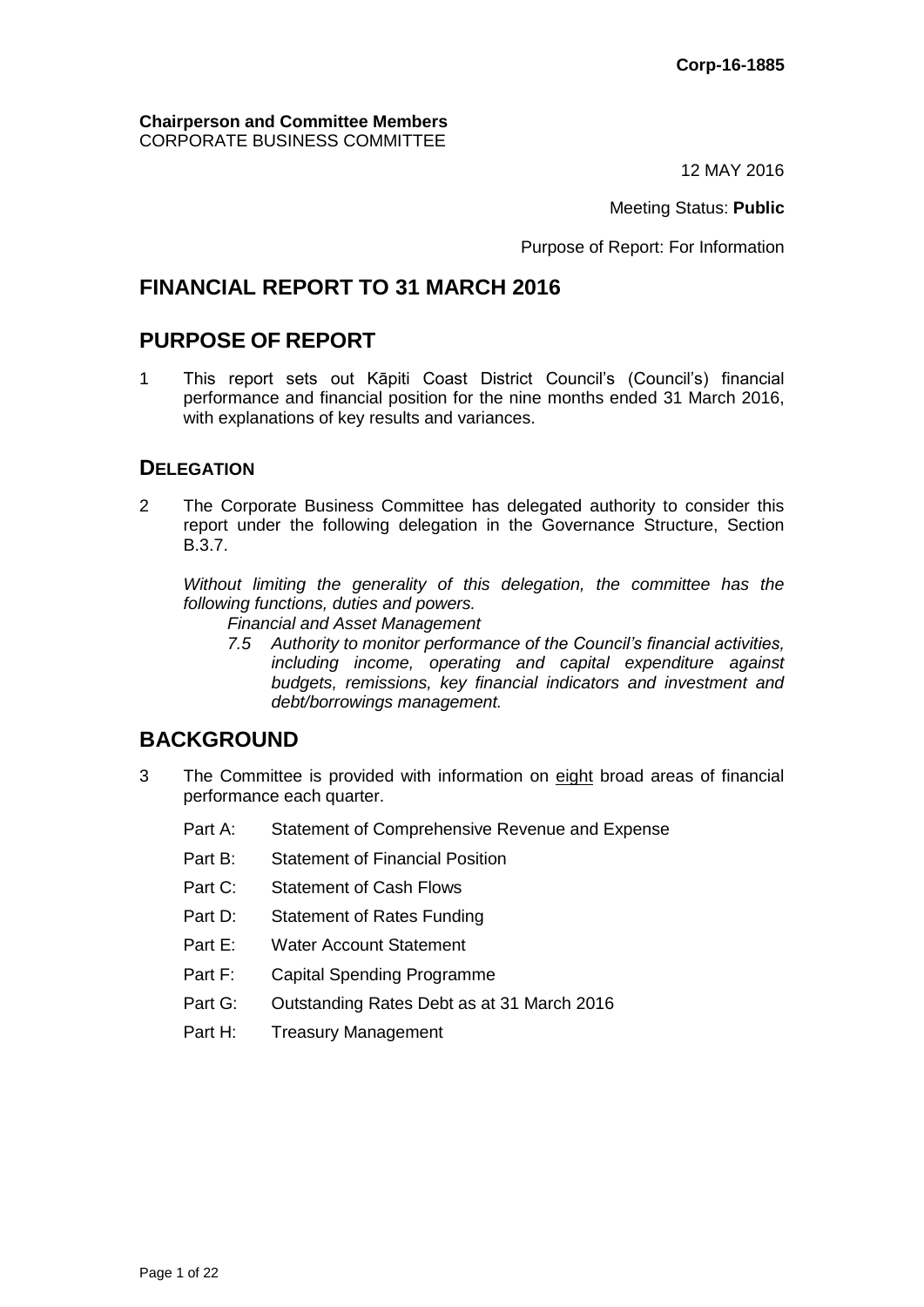# **Part A: Statement of Comprehensive Revenue and Expense**

- 4 The Statement of Comprehensive Revenue and Expense covers all of Council's revenue and expenditure for the reporting period.
- 5 The net position of revenue less expenditure provides the operating surplus or deficit for the reporting period.
- 6 The Statement of Comprehensive Revenue and Expense for the period ended 31 March 2016 and the full year forecast are set out in Table 1, followed by an overview of the key variances to budget.

|                                                                | <b>YTD 2015/16</b> |               | <b>Full Year 2015/16</b> |                 |               |          |
|----------------------------------------------------------------|--------------------|---------------|--------------------------|-----------------|---------------|----------|
| Table 1                                                        | Actual             | <b>Budget</b> | Variance                 | <b>Forecast</b> | <b>Budget</b> | Variance |
|                                                                | \$000              | \$000         | \$000                    | \$000           | \$000         | \$000    |
| Rates                                                          | 40,265             | 40,492        | (166)                    | 53,846          | 53,989        | (144)    |
| Fees and Charges                                               | 6,372              | 5,913         | 459                      | 8,155           | 7,558         | 598      |
| <b>Grants and Subsidies</b>                                    | 1,548              | 3,216         | (1,668)                  | 3,312           | 4,277         | (965)    |
| Development and Financial Contributions Revenue                | 1,282              | 791           | 372                      | 1,488           | 1,055         | 433      |
| <b>Other Operating Revenue</b>                                 | 1,899              | 196           | 1,703                    | 2,058           | 261           | 1,797    |
| Interest Income                                                | 312                | 162           | 150                      | 420             | 216           | 204      |
| <b>Total Income</b>                                            | 51,677             | 50,770        | 850                      | 69,278          | 67,355        | 1,923    |
|                                                                |                    |               |                          |                 |               |          |
| <b>Other Operating Expense</b>                                 | 33,621             | 35,327        | 1,706                    | 47,542          | 46,481        | (1,061)  |
| Depreciation and Amortisation                                  | 12.532             | 12.210        | (322)                    | 16,705          | 16.280        | (425)    |
| <b>Finance Expense</b>                                         | 6,187              | 6.087         | (100)                    | 8,300           | 8,116         | (184)    |
| <b>Total Expenditure</b>                                       | 52,340             | 53,624        | 1,284                    | 72,547          | 70,877        | (1,670)  |
| <b>Operating Surplus/ (Deficit)</b>                            | (662)              | (2,854)       | 2,134                    | (3, 268)        | (3, 522)      | 254      |
| Revaluation of Property Plant and Equipment                    |                    | 15,246        | (15, 246)                | 43,000          | 20,328        | 22,672   |
| Unrealised Gain/(Loss) on Revaluation of Financial Derivatives | (7, 535)           | (366)         | (7, 169)                 | (7, 535)        | (488)         | (7,047)  |
| <b>Total Other Comprehensive Income and Expenditure</b>        | (7, 535)           | 14.880        | (22,415)                 | 35.465          | 19,840        | 15,625   |
| <b>Net Operating (Deficit)/Surplus</b>                         | (8, 197)           | 12,026        | (20, 281)                | 32,197          | 16,318        | 15,879   |

#### **Financial Performance Summary**

#### **Year-to-Date Performance**

- 7 Council's net operating expenditure is \$2.13 million favourable to budget. Total income remains favourable to budget mainly due to \$1.5 million of unbudgeted vested assets. Similarly, total expenditure also remains favourable to budget mainly due to temporary timing differences regarding planned maintenance and other operational costs across several Council activities.
- 8 Council's unrealised loss of \$7.54 million on financial derivatives is due to a series of interest rates reductions since 30 June 2015. There is no intention to realise these fair value changes (whether gains or losses). This is recognised for accounting purposes only and does not represent a cash loss.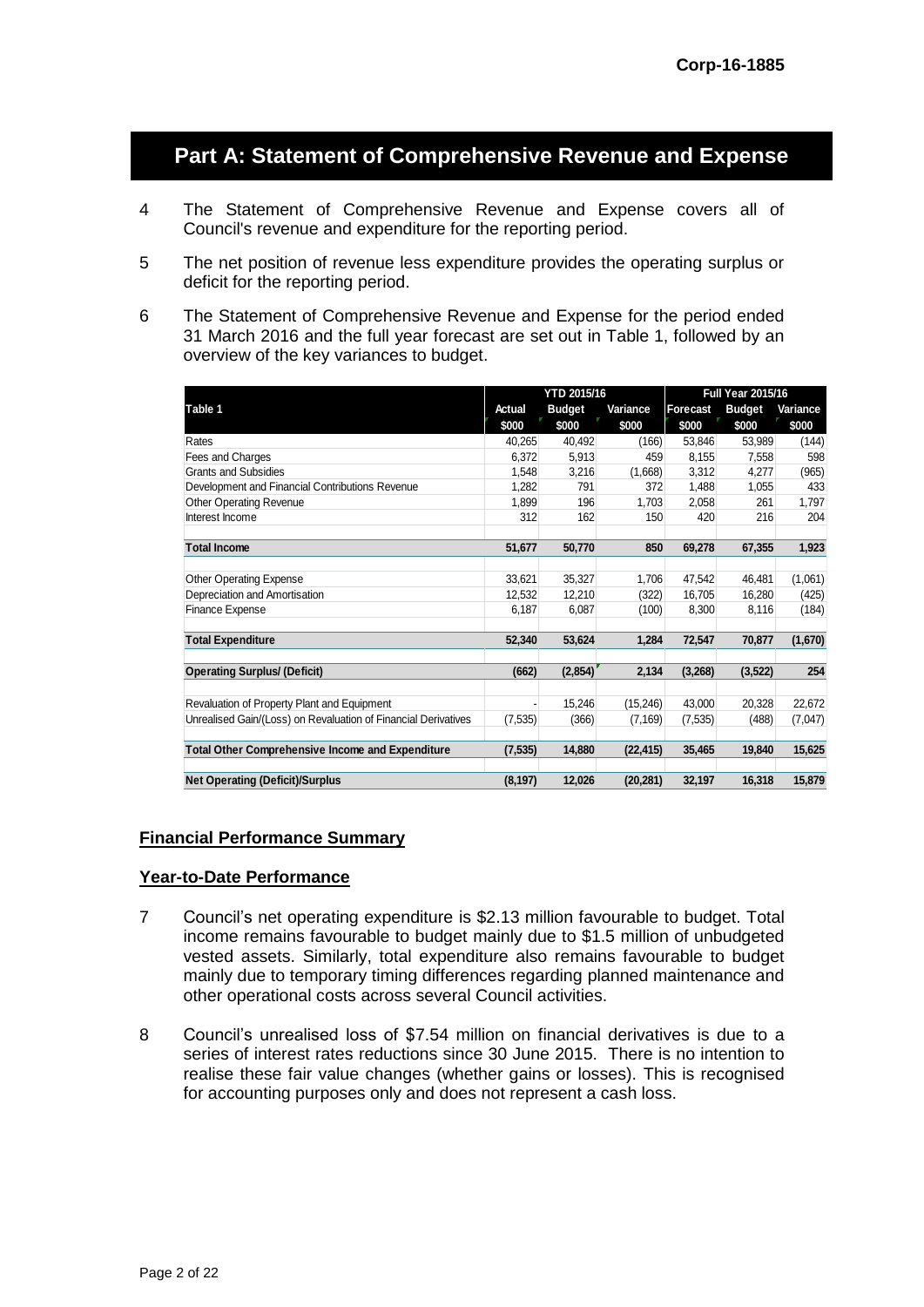## **Forecast Full Year Performance**

9 Excluding unrealised losses on financial derivatives and asset revaluations, Council is forecasting a full year operating deficit to be \$254,000 favourable to budget.

## **Explanation of Key Revenue Variances**

#### 10 **Fees and Charges**

| <b>Brief</b>         | Fees and charges include all non-rates revenue earned by  |  |  |  |  |
|----------------------|-----------------------------------------------------------|--|--|--|--|
| Description:         | the Council for providing services to the Community. This |  |  |  |  |
|                      | also includes fines and penalties charged.                |  |  |  |  |
| Year to Date         | \$459,000 favourable to budget mainly due to additional   |  |  |  |  |
| Variance:            | revenue from building and resource consents.              |  |  |  |  |
| <b>Forecast Full</b> | \$598,000 favourable to budget mainly due to additional   |  |  |  |  |
| Year                 | building and resource consents.                           |  |  |  |  |
| Variance:            |                                                           |  |  |  |  |

## 11 **Grants and Subsidies**

| <b>Brief</b><br>Description: | Includes grants received by the Council for operating and<br>capital spending. The majority of grants revenue is received<br>from New Zealand Transport Agency (NZTA) for their share<br>our roading maintenance and capital spending<br>оf<br>programmes. |
|------------------------------|------------------------------------------------------------------------------------------------------------------------------------------------------------------------------------------------------------------------------------------------------------|
| Year to Date                 | \$1.67 million unfavourable to budget due to temporary timing                                                                                                                                                                                              |
| Variance:                    | differences with planned capital works and an NZTA subsidy                                                                                                                                                                                                 |
|                              | error (see below).                                                                                                                                                                                                                                         |
| <b>Forecast Full</b>         | \$965,000 unfavourable to budget. This is mainly due to                                                                                                                                                                                                    |
| Year                         | erroneously budgeting a subsidy of \$767,000 from NZTA for                                                                                                                                                                                                 |
| Variance:                    | the planned \$1.5 million road extension (200 metres)                                                                                                                                                                                                      |
|                              | between Nga Manu Nature Reserve and the link road running                                                                                                                                                                                                  |
|                              | over the expressway through to Nga Manu. The remaining                                                                                                                                                                                                     |
|                              | subsidy shortfall of \$198,000 relates to re-programming the                                                                                                                                                                                               |
|                              | CWB Project to best integrate with the Kapiti Road Upgrade                                                                                                                                                                                                 |
|                              | project.                                                                                                                                                                                                                                                   |

## 12 **Development and/or Financial Contributions**

| <b>Brief</b><br>Description:              | 1. Financial Contributions are levied under the Resource<br>Management Act and cover Reserves Contributions<br>levied on developers at the time of subdivision.<br>2. Development Contributions are levied under the Local<br>Government Act 2002 and cover all key activities except<br>Parks and Open Space and are levied on developers at<br>the time of subdivision. |  |  |  |  |
|-------------------------------------------|---------------------------------------------------------------------------------------------------------------------------------------------------------------------------------------------------------------------------------------------------------------------------------------------------------------------------------------------------------------------------|--|--|--|--|
| Year to Date<br>Variance:                 | \$372,000 favourable to budget due to higher subdivision<br>activity in Paraparaumu and Waikanae than expected.                                                                                                                                                                                                                                                           |  |  |  |  |
| <b>Forecast Full</b><br>Year<br>Variance: | \$433,000 favourable to budget mainly due to increased<br>subdivisions. The full year budget provided for 125 new lots<br>or dwellings across the district. Year to date, Council has<br>approved 194 new lots and some of this revenue is expected<br>to be recognised in the coming months.                                                                             |  |  |  |  |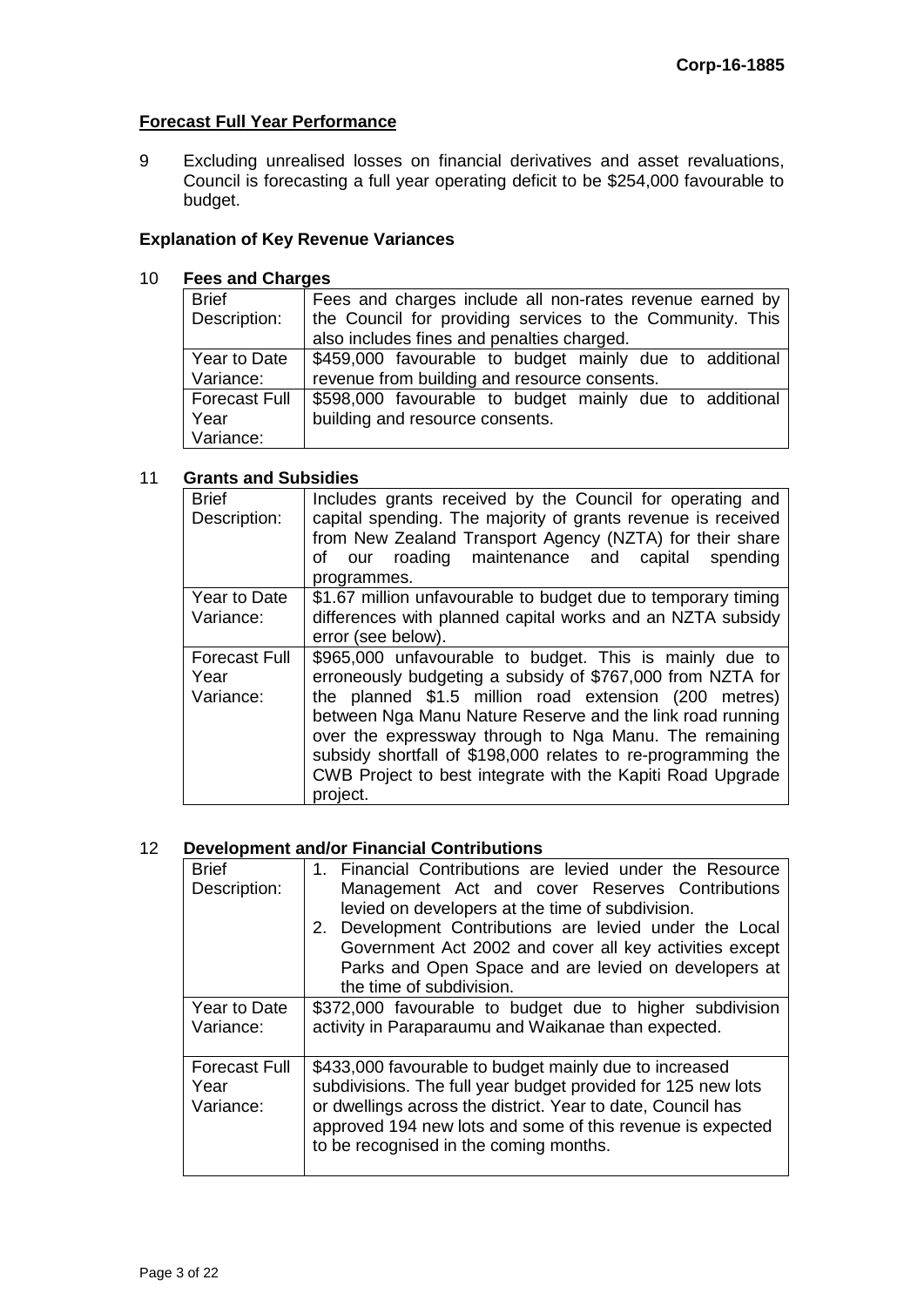## **Other Operating Revenue**

| <b>Brief</b><br>Description:              | Includes assets vested to Council, Local government petrol<br>tax, donations and/or sponsorship and realised gains on<br>asset disposals.                   |
|-------------------------------------------|-------------------------------------------------------------------------------------------------------------------------------------------------------------|
| Year to Date<br>Variance:                 | \$1.7 million favourable to budget mainly due to \$1.5 million of<br>unbudgeted infrastructure assets vested to Council as part of<br>subdivision activity. |
| <b>Forecast Full</b><br>Year<br>Variance: | \$1.8 million favourable to budget due to infrastructure assets<br>vested to Council.                                                                       |

## **Explanation of Key Expenditure Variances**

## 13 **Other Operating Expense**

| <b>Brief</b> | Includes direct operating costs except for internal rates,      |  |  |  |  |
|--------------|-----------------------------------------------------------------|--|--|--|--|
| Description: | finance charges and asset depreciation/amortisation.            |  |  |  |  |
| Year to Date | \$1.71 million favourable to budget. This is mainly due to      |  |  |  |  |
| Variance:    | temporary timing differences regarding planned maintenance      |  |  |  |  |
|              | and other operational costs across Council, rather than cost    |  |  |  |  |
|              | savings that will impact on the full year result.               |  |  |  |  |
| Full Year    | \$1.06 million unfavourable to budget. This is largely due to a |  |  |  |  |
| Forecast     | number of unplanned cost impacts, and some planned              |  |  |  |  |
| Variance:    | projects running over budget. More detail is in the activity    |  |  |  |  |
|              | report.                                                         |  |  |  |  |

## 14 **Depreciation**

| <b>Brief</b> | Includes depreciation costs associated with ownership of the                                                                                             |  |  |  |
|--------------|----------------------------------------------------------------------------------------------------------------------------------------------------------|--|--|--|
| Description: | Council's assets                                                                                                                                         |  |  |  |
| Year to Date | \$322,000 unfavourable to budget. This is mainly due to:                                                                                                 |  |  |  |
| Variance:    | More assets were vested to Council in 2014/15 than<br>expected.                                                                                          |  |  |  |
|              | Actual useful lives for the Waikanae Water Treatment<br>2.<br>Plant and the River Re-charge Scheme are less than<br>that used in the budget assumptions. |  |  |  |
|              | 3. \$1.1 million of assets have been capitalised earlier than<br>planned following detailed Council-wide asset reviews.                                  |  |  |  |
| Full Year    | \$425,000 unfavourable to budget. This is due to the full year                                                                                           |  |  |  |
| Forecast     | impacts of the items above.                                                                                                                              |  |  |  |
| Variance:    |                                                                                                                                                          |  |  |  |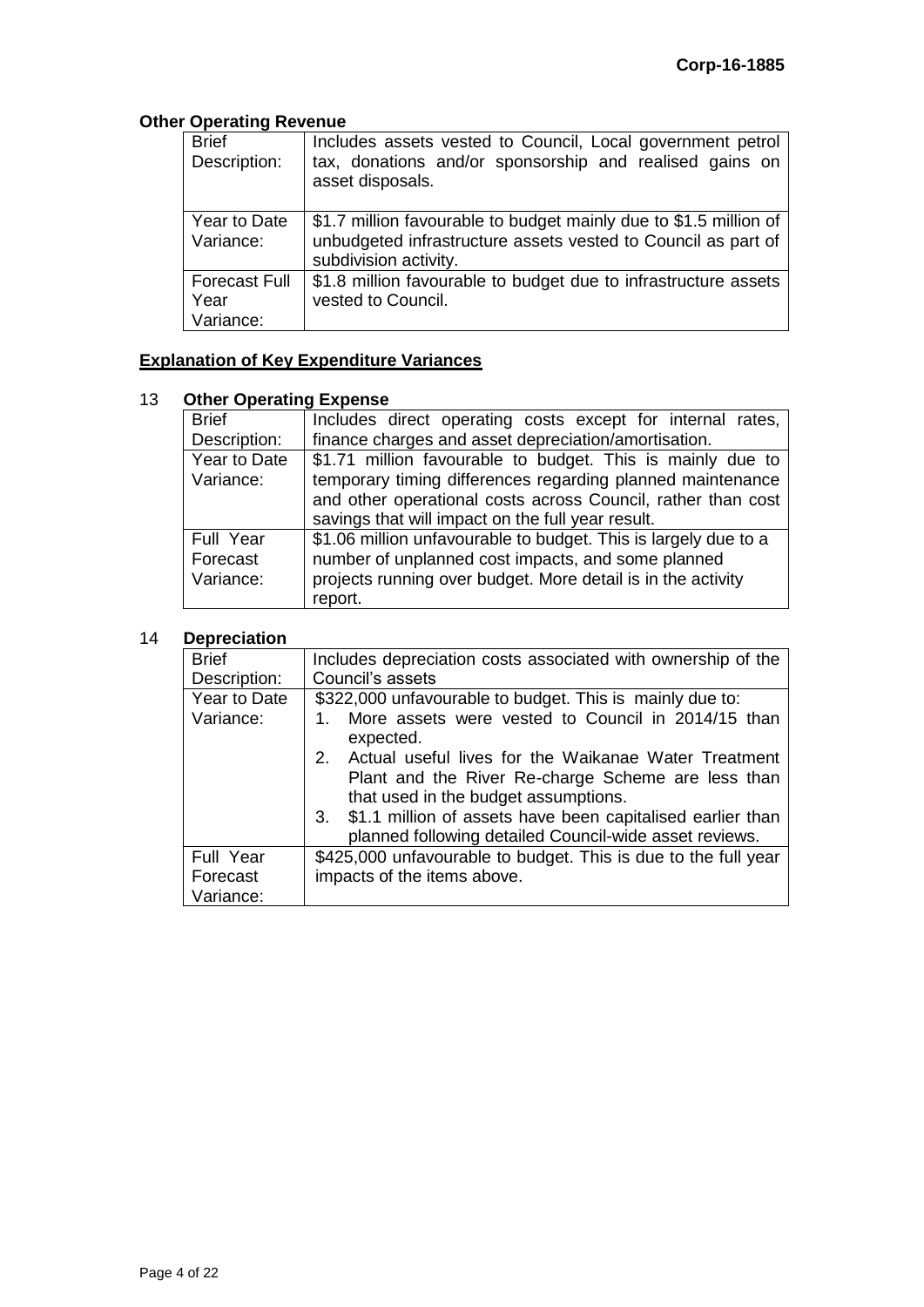## **Explanation of Key Interest Variances**

#### 15 **Interest Income**

| <b>Brief</b><br>Description:       | Interest income represents the Council's earnings on its term<br>deposits, overnight cash deposits and Borrower Notes held<br>by the Local Government Funding Agency.                      |
|------------------------------------|--------------------------------------------------------------------------------------------------------------------------------------------------------------------------------------------|
| Year to Date<br>Variance:          | \$150,000 favourable to budget. This is due to expected<br>earnings from \$20 million of pre-funded debt issued during<br>November and December 2015. (See Part H: Treasury<br>Management) |
| Full Year<br>Forecast<br>Variance: | \$204,000 favourable to budget. This is due to expected<br>earnings from the additional \$20 million debt.                                                                                 |

#### 16 **Interest Expense**

| <b>Brief</b>                         | Council's debt servicing cost on its total borrowings, including                         |  |  |  |  |  |
|--------------------------------------|------------------------------------------------------------------------------------------|--|--|--|--|--|
| Description:                         | interest rate swap margins and call facility utilisation.                                |  |  |  |  |  |
| Year to Date<br>Variance:            | \$100,000 unfavourable to budget due to the cost of the<br>additional \$20 million debt. |  |  |  |  |  |
| l Full Year<br>Forecast<br>Variance: | \$184,000 unfavourable to budget due to the cost of the<br>additional \$20 million debt. |  |  |  |  |  |

## **Explanation of Key Other Gains / (Losses) Variances**

## 17 **Unrealised Loss on Revaluation of Derivatives**

| <b>Brief</b><br>Description: | 1. Council recognises its interest rate swaps at fair value on<br>a monthly basis. |  |  |  |  |
|------------------------------|------------------------------------------------------------------------------------|--|--|--|--|
|                              | 2. The change in fair value between 30 June 2015 and the                           |  |  |  |  |
|                              | end of the reporting period is treated as either an                                |  |  |  |  |
|                              | unrealised gain (fair value has decreased) or an                                   |  |  |  |  |
|                              | unrealised loss (fair value has increased).                                        |  |  |  |  |
| Year to Date                 | \$7.54 million unfavourable to budget because the majority of                      |  |  |  |  |
| Variance:                    | Council's committed fixed swap rates are higher than fixed                         |  |  |  |  |
|                              | swap rates currently available on the open market. (See Part                       |  |  |  |  |
|                              | H: Treasury Management).                                                           |  |  |  |  |
| Full Year                    | Given the uncertainty of the financial markets, the full year                      |  |  |  |  |
| Forecast                     | forecast is aligned to the actual year to date fair value                          |  |  |  |  |
| Variance:                    | movement.                                                                          |  |  |  |  |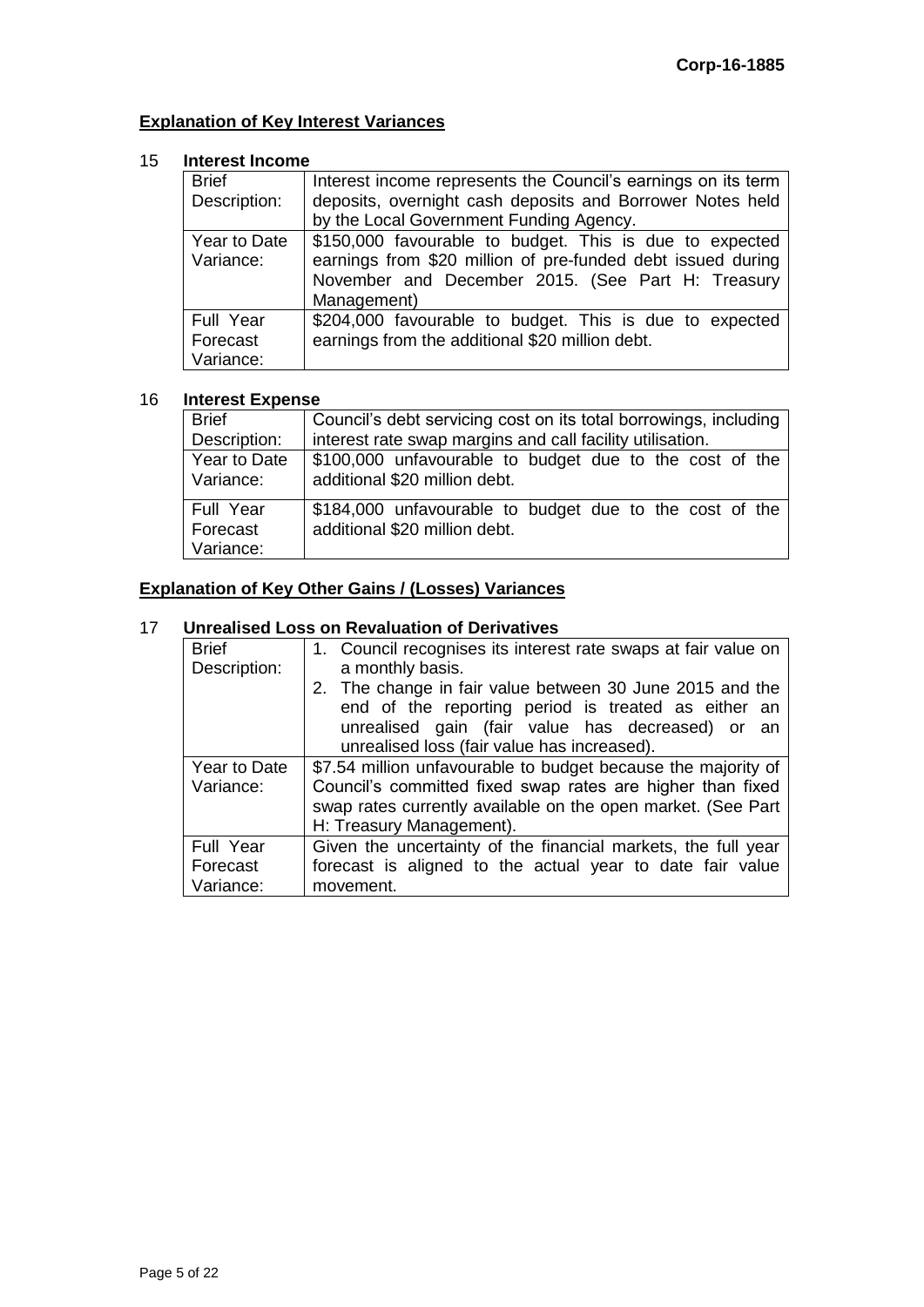# **Explanation of Other Comprehensive Revenue and Expense Variances**

## 18 **Revaluation of Property, Plant and Equipment**

| <b>Brief</b> | Council records its significant assets at fair value. Amongst   |  |  |  |  |  |  |
|--------------|-----------------------------------------------------------------|--|--|--|--|--|--|
| Description: | other aspects, fair value also considers asset obsolescence     |  |  |  |  |  |  |
|              | and impairment. To ensure fair value is best achieved,          |  |  |  |  |  |  |
|              | Council transitioned to an annual asset revaluation             |  |  |  |  |  |  |
|              | programme on a rolling basis as follows:                        |  |  |  |  |  |  |
|              | 1. Three Waters Assets (Water, Wastewater, Stormwater,          |  |  |  |  |  |  |
|              | Flood Protection) every two years starting 31 March 2016;       |  |  |  |  |  |  |
|              | 2. Roading (including land under roads), every two years        |  |  |  |  |  |  |
|              | starting 31 December 2016; and                                  |  |  |  |  |  |  |
|              | 3. Land and Buildings (including Parks and Open Spaces),        |  |  |  |  |  |  |
|              | every three years, starting 31 December 2016.                   |  |  |  |  |  |  |
| Year to Date | \$15.25 million unfavourable to budget. This is a timing        |  |  |  |  |  |  |
| Variance:    | difference as the budget has been incorrectly spread over the   |  |  |  |  |  |  |
|              | vear.                                                           |  |  |  |  |  |  |
| Full Year    | \$22.67 million favourable to budget. This is mainly due to a   |  |  |  |  |  |  |
| Forecast     | significant increase to the unit costs of pipe replacement (\$  |  |  |  |  |  |  |
| Variance:    | cost per meter). This is subject to further change as the final |  |  |  |  |  |  |
|              | revaluation will be set at year end.                            |  |  |  |  |  |  |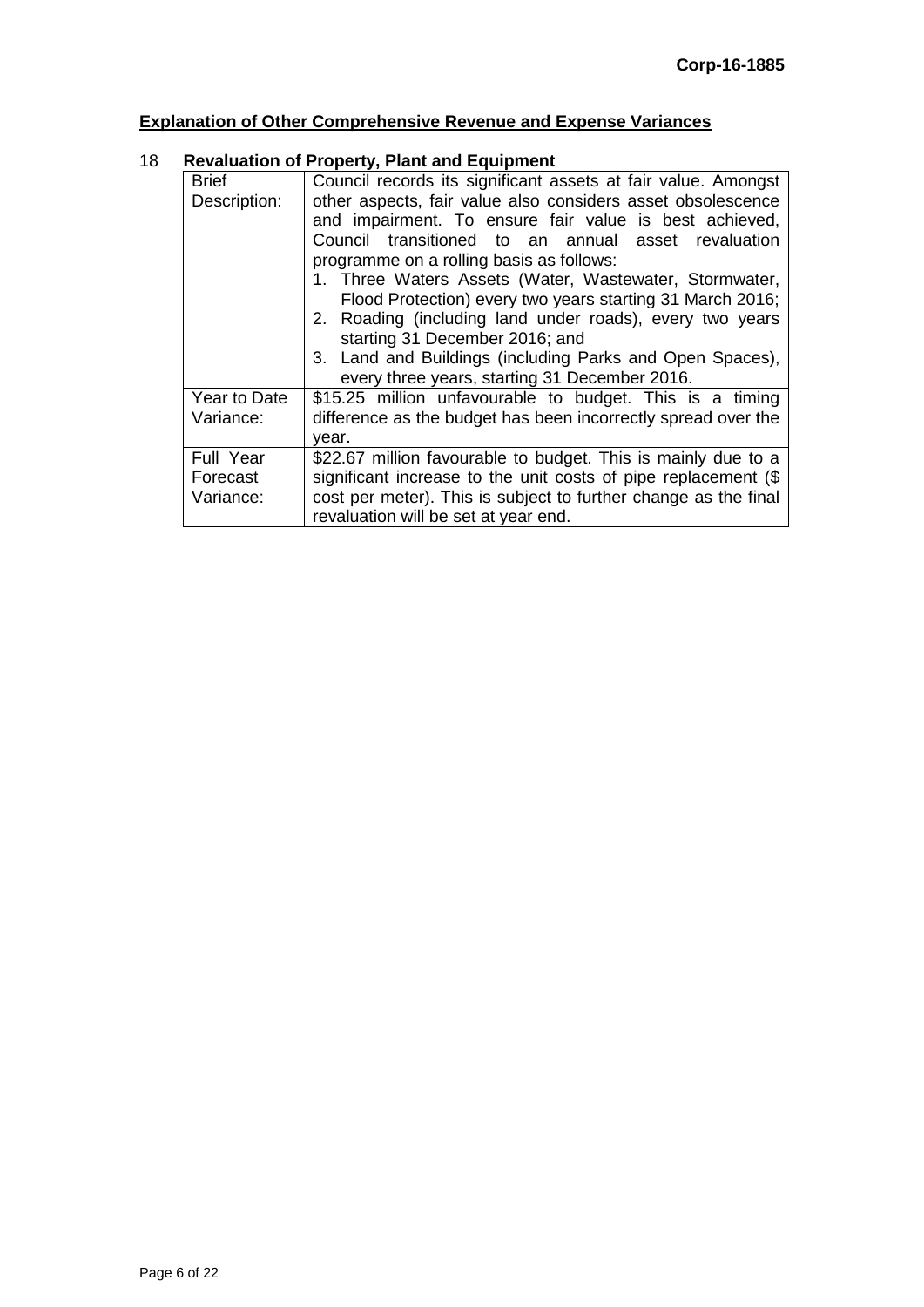# **Part B: Statement of Financial Position**

19 The Statement of Financial Position as at 31 March 2016 and the full year forecast are set out in Table 2, followed by an overview of the key variances to budget.

| Table 2                             | 2015/16<br><b>YTD Actual</b><br>\$000 | 2015/16<br><b>Year End</b><br><b>Forecast</b><br>\$000 | 2015/16<br><b>Year End</b><br><b>Budget</b><br>\$000 | 2015/16<br><b>Year End</b><br>Variance<br>\$000 |
|-------------------------------------|---------------------------------------|--------------------------------------------------------|------------------------------------------------------|-------------------------------------------------|
| <b>Assets</b>                       |                                       |                                                        |                                                      |                                                 |
| Cash and Cash Equivalents           | 3,488                                 | 400                                                    | 200                                                  | 200                                             |
| Trade and Other Receivables         | 5,144                                 | 6,617                                                  | 6,617                                                |                                                 |
| Inventories                         | 106                                   | 142                                                    | 142                                                  |                                                 |
| Non-Current Assets Held for Sale    |                                       |                                                        |                                                      |                                                 |
| Property Plant and Equipment        | 1,441,053                             | 1,489,444                                              | 1,470,772                                            | 18,672                                          |
| <b>Forestry Assets</b>              | 218                                   | 218                                                    | 77                                                   | 141                                             |
| Intangible Assets                   | 700                                   | 923                                                    | 923                                                  |                                                 |
| <b>Other Financial Assets</b>       | 17,536                                | 16,278                                                 | 2,278                                                | 14,000                                          |
| Loans                               | 585                                   | 756                                                    | 756                                                  |                                                 |
| <b>TOTAL ASSETS</b>                 | 1,468,830                             | 1,514,778                                              | 1,481,765                                            | 33,013                                          |
|                                     |                                       |                                                        |                                                      |                                                 |
| <b>Liabilities</b>                  |                                       |                                                        |                                                      |                                                 |
| Trade and Other Payables            | 7,129                                 | 15,861                                                 | 15,661                                               | 200                                             |
| <b>Employee Benefit Liabilities</b> | 2,239                                 | 2,478                                                  | 2,478                                                |                                                 |
| Deposits                            | 707                                   | 900                                                    | 900                                                  |                                                 |
| <b>Borrowings</b>                   | 160,026                               | 158,848                                                | 148,848                                              | 10,000                                          |
| Provisions                          | 4,877                                 | 4,133                                                  | 4,133                                                |                                                 |
| Derivative Financial Instruments    | 16,728                                | 16,728                                                 | 6,455                                                | 10,273                                          |
| <b>TOTAL LIABILITIES</b>            | 191,706                               | 198,948                                                | 178,475                                              | 20,473                                          |
|                                     |                                       |                                                        |                                                      |                                                 |
| <b>Public Equity</b>                |                                       |                                                        |                                                      |                                                 |
| <b>Accumulated Funds</b>            | 565,555                               | 560,751                                                | 570,883                                              | (10, 132)                                       |
| Reserves and Special Funds          | 2,962                                 | 3,389                                                  | 3,389                                                |                                                 |
| <b>Revaluation Reserve</b>          | 708,607                               | 751,690                                                | 729,018                                              | 22,672                                          |
| <b>TOTAL EQUITY</b>                 | 1,277,124                             | 1,315,830                                              | 1,303,290                                            | 12,540                                          |
| <b>TOTAL LIABILITIES AND EQUITY</b> | 1,468,830                             | 1,514,778                                              | 1,481,765                                            | 33,013                                          |
|                                     |                                       |                                                        |                                                      |                                                 |

#### **Financial Position Summary**

#### **Year-to-date Position**

- 20 Council's only material changes to its financial position for the nine months ended 31 March 2016 were in respect to financial investments, borrowings and financial derivatives.
- 21 New debt of \$20 million was issued during November and December 2015 to secure lower borrowing costs. (See Part H: Treasury Management)
- 22 Interest rates have continued to fall since 30 June 2015. Consequently, the total cost of Council's financial derivatives to maturity has increased, as reflected in the year to date valuation.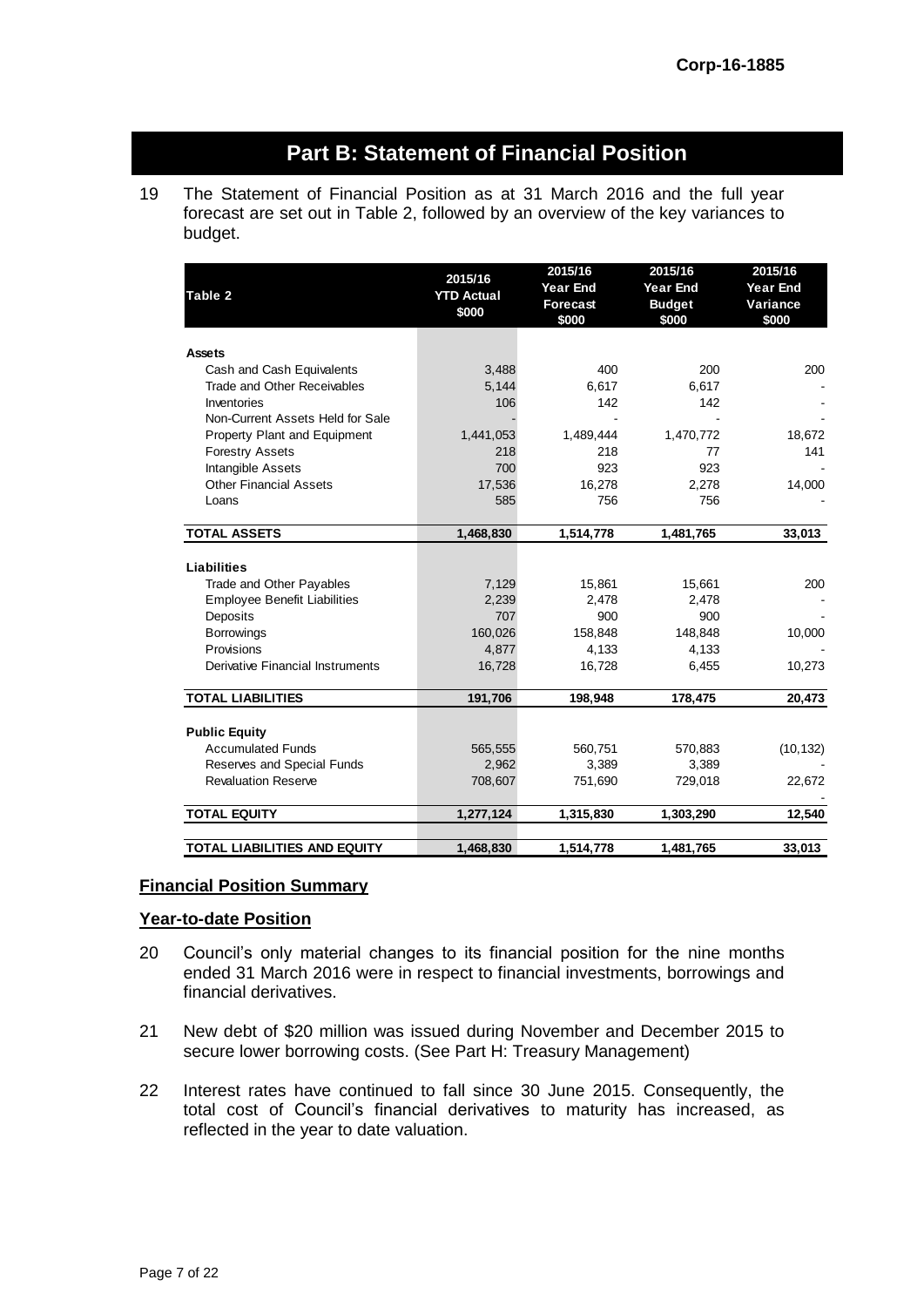## **Full Year Forecast Position**

- 23 Council's assets are forecast to be \$33.01 million favourable to budget. This is mainly due to the following:
	- The three waters infrastructure assets revaluation is likely to be \$22.67 million higher than expected mainly due to a significant increase in the cost of pipe construction (\$ per meter). This is off-set by \$4 million of capital works expected to be carried over to 2016/17.
	- \$14 million of cash is expected to remain on fixed term deposit at year end (\$10 million debt maturity in December 2016 and \$4 million of unspent capital works).
- 24 Council's liabilities are expected to be \$20.47 million unfavourable to budget. This is mainly due to the following reasons:
	- Pre-funding \$10 million of debt maturing in December 2016.
	- The fair value of Council's committed derivative financial instruments is estimated to be \$10.27 million unfavourable to budget due to low interest rates.
- 25 Total equity is forecast to be \$12.54 million favourable to budget. This is mainly due to the three waters infrastructure assets revaluation exceeding budget. However, this is expected to be off-set by forecast unrealised losses in financial derivatives.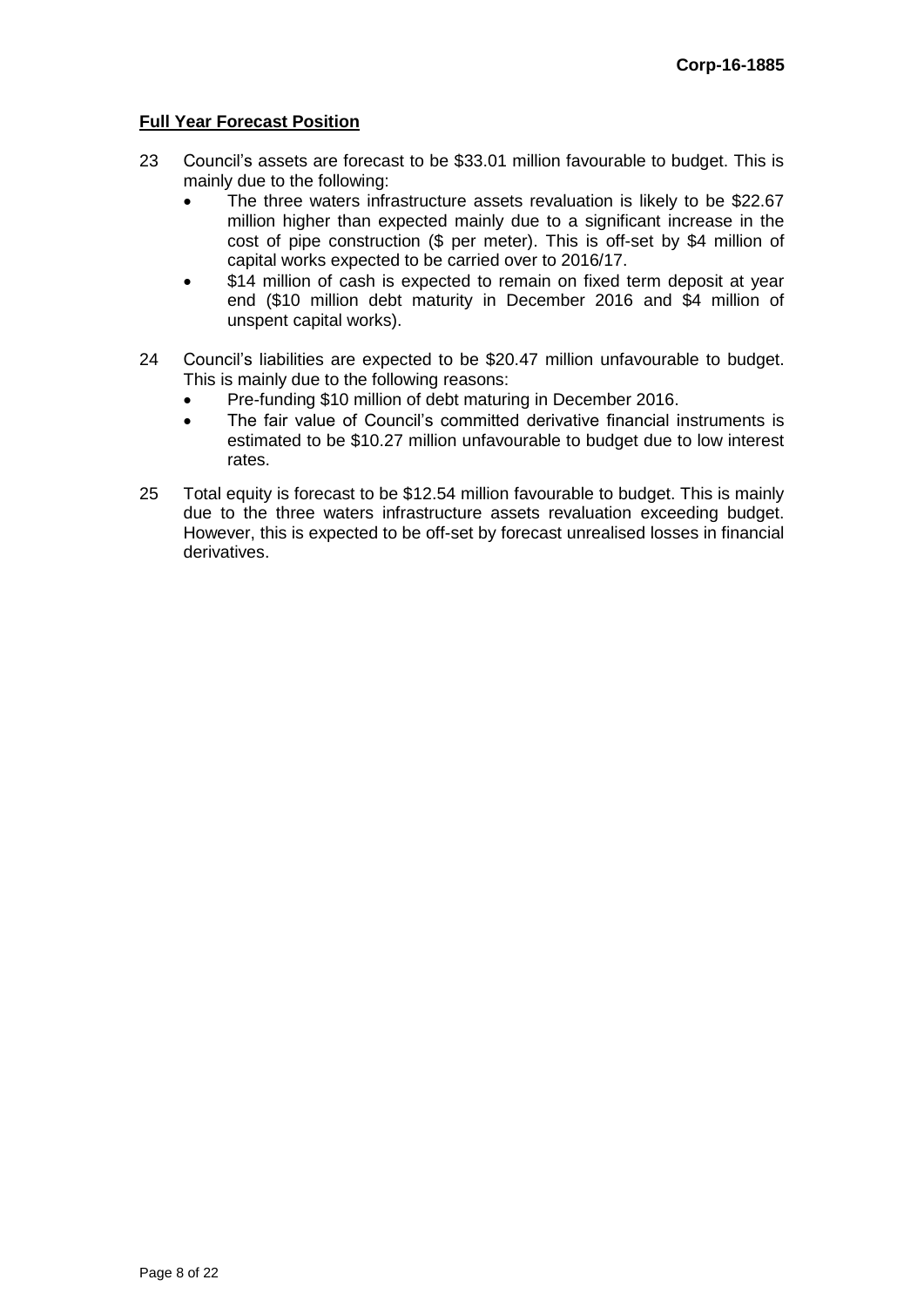# **Part C: Statement of Cash Flows**

26 The Statement of Cash Flows for the nine months ended 31 March 2016 and the full year forecast are set out in Table 3, followed by an overview of the key variances to budget.

| Table 3                                                    | 2015/16           | 2015/16          | 2015/16                 | 2015/16          |
|------------------------------------------------------------|-------------------|------------------|-------------------------|------------------|
|                                                            |                   | <b>Full Year</b> |                         | <b>Full Year</b> |
|                                                            | <b>YTD Actual</b> | <b>Forecast</b>  | <b>Full Year Budget</b> | Variance         |
|                                                            | \$000             | \$000            | \$000                   | \$000            |
| Cash was provided from:                                    |                   |                  |                         |                  |
| Kapiti Coast District Council Rates                        | 40,354            | 45,976           | 45,976                  |                  |
| Greater Wellington Regional Council Rates                  | 7,476             |                  |                         |                  |
| Grants and Subsidies - Operating                           | 923               | 2,862            | 2,862                   |                  |
| <b>Interest Received</b>                                   | 47                | 296              | 216                     | 80               |
| <b>Charges and Fees</b>                                    | 8,260             | 16.637           | 16,637                  |                  |
| GST (net)                                                  | 745               | 745              | 299                     | 446              |
|                                                            | 57,805            | 66,516           | 65,990                  | 526              |
| Cash was applied to:                                       |                   |                  |                         |                  |
| Payments to Employees and Suppliers                        | 38,951            | 45,377           | 45,377                  |                  |
| Rates Paid to Greater Wellington Regional Council          | 7,476             |                  |                         |                  |
|                                                            | 46,427            | 45,377           | 45,377                  |                  |
|                                                            |                   |                  |                         |                  |
| <b>Net Cash Flows from Operating Activities</b>            | 11,378            | 21,139           | 20,613                  | 526              |
|                                                            |                   |                  |                         |                  |
| <b>Cash Flows from Investing Activities</b>                |                   |                  |                         |                  |
| Cash was provided from:                                    |                   |                  |                         |                  |
| Proceeds from Sale of Property, Plant and Equipment        | 170               | 170              |                         | 170              |
| Proceeds from capital grants                               | 625               | 650              | 1,415                   | (765)            |
|                                                            | 795               | 820              | 1,415                   | (595)            |
| Cash was applied to:                                       |                   |                  |                         |                  |
| Construction and Purchase of Property, Plant and Equipment | 8,825             | 19,202           | 22,427                  | 3,225            |
| Purchase of Investments                                    | 15,345            | 14,287           | 287                     | (14,000)         |
|                                                            | 24,170            | 33,489           | 22,714                  | (10, 775)        |
| Net Cash Flows from Investing Activities                   | (23, 375)         | (32, 669)        | (21, 299)               | (11, 370)        |
|                                                            |                   |                  |                         |                  |
| <b>Cash Flows from Financing Activities</b>                |                   |                  |                         |                  |
| Cash was provided from:                                    |                   |                  |                         |                  |
| Short-term borrowings                                      | 33,095            |                  |                         |                  |
| Long-term borrowings                                       | 20,000            | 20,000           | 8,832                   | 11,168           |
|                                                            | 53,095            | 20,000           | 8,832                   | 11,168           |
| Cash was applied to:                                       |                   |                  |                         |                  |
| Interest on Borrowings                                     | 5,916             | 8,224            | 8,164                   | 60               |
| Short-term borrowings                                      | 33,095<br>39      |                  |                         |                  |
| Long-term borrowings                                       | 39,050            | 64<br>8,288      | 8,164                   | (64)<br>124      |
|                                                            |                   |                  |                         |                  |
| Net Cash Flows from Financing Activities                   | 14,045            | 11,712           | 668                     | 11,044           |
|                                                            |                   |                  |                         |                  |
| Net Increase/(Decrease) in Cash and Cash Equivalents       | 2,048             | 182              | (18)                    | 200              |
| Add Total Cash and Cash Equivalents at 1 July              | 1,440             | 218              | 218                     |                  |
| TOTAL CASH AND CASH EQUIVALENTS AT 30 JUNE                 | 3.488             | 400              | 200                     | 200              |

#### **Overall Summary**

- 27 During the second quarter of the year, Council took advantage of the current favourable interest rates and issued \$20 million of new long term debt. These funds were invested on term deposit.
- 28 \$5 million of term deposit matured in the third quarter, in anticipation of funding substantial capital works completed during the summer months. Slower progress on the capital works programme due to reprioritisation and/or reprogramming meant that \$3.49 million of cash on hand at 31 March 2016 was higher than planned.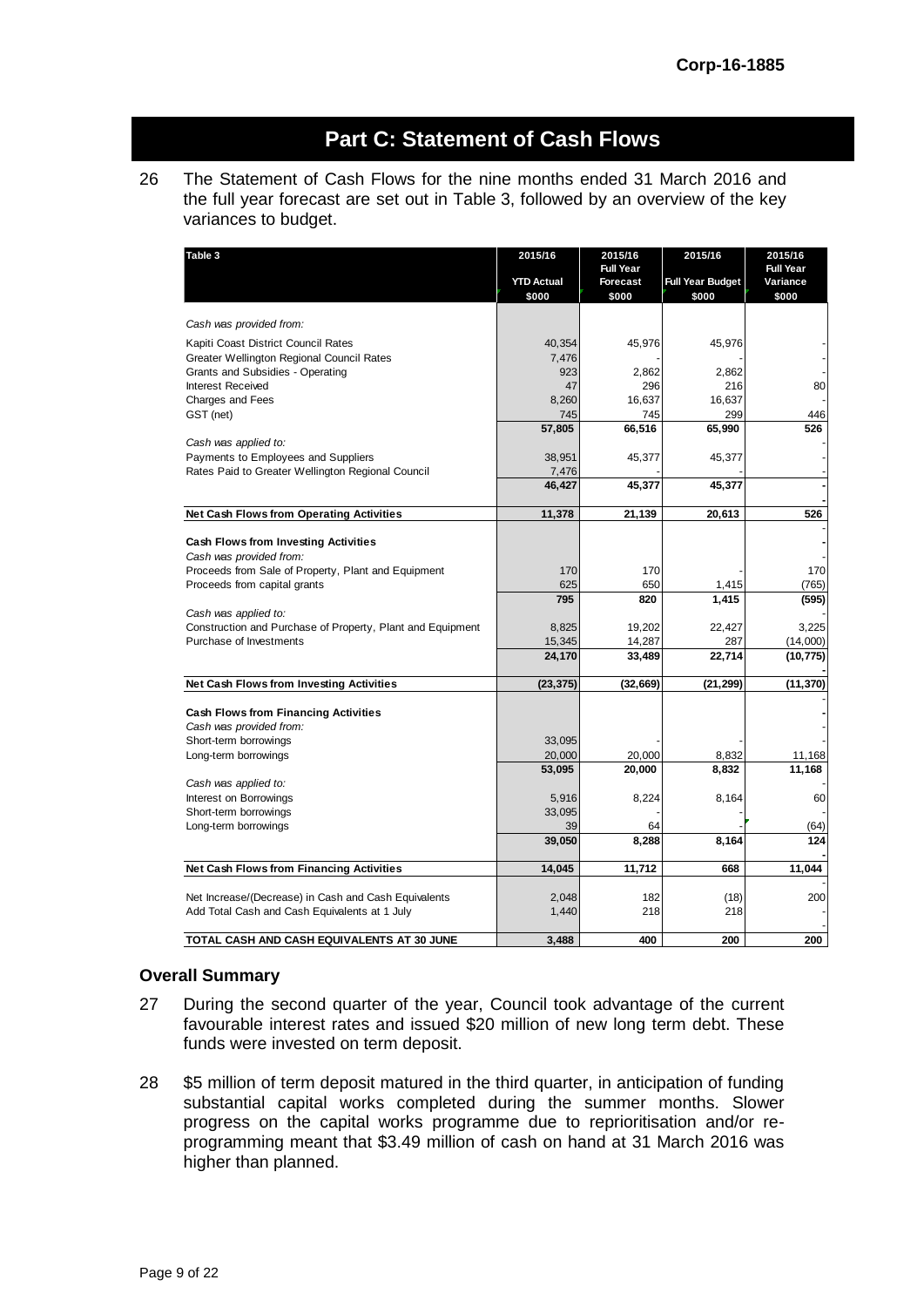## 29 **Cash Flow from Operating Activities**

| <b>Brief Description:</b>  | Net cash flow generated from total operating revenue<br>less total operating expenditure.                                                                                                                                                  |
|----------------------------|--------------------------------------------------------------------------------------------------------------------------------------------------------------------------------------------------------------------------------------------|
| Year to Date:              | The reporting period realised a net cash inflow of<br>\$11.38 million. This was mainly due to the receipt of<br>rates income, charges and fees offset by lower than<br>expected levels of operating expenditure during the<br>same period. |
| <b>Full Year Forecast:</b> | Expected to be in line with budget at this stage.                                                                                                                                                                                          |

#### 30 **Cash Flows from Investing Activities**

| <b>Brief Description:</b>  | Net cash flow generated from the sale and purchase<br>of Council assets.                                                                                                                                                                     |
|----------------------------|----------------------------------------------------------------------------------------------------------------------------------------------------------------------------------------------------------------------------------------------|
| Year to Date:              | The reporting period realised a net cash outflow of<br>\$23.38 million on assets mainly due to:<br>1. Council retained \$15 million of unbudgeted fixed<br>term deposit investments.<br>2. Council spent \$8.83 million on capital projects. |
| <b>Full Year Forecast:</b> | \$11.37 million unfavourable to budget. This is mainly<br>due to \$14 million of unbudgeted cash will be held on<br>term deposit at year end.                                                                                                |

## 31 **Cash Flows from Financing Activities**

| <b>Brief Description:</b>  | Net cash flow from borrowings.                                                                                                                                    |
|----------------------------|-------------------------------------------------------------------------------------------------------------------------------------------------------------------|
| Year to Date:              | The reporting period realised a net cash inflow of<br>\$14.05 million. This is mainly due to:<br>1. New debt of \$20 million issued during the second<br>quarter. |
|                            | 2. Total interest paid on borrowings of \$5.92 million                                                                                                            |
| <b>Full Year Forecast:</b> | \$11.04 million favourable to budget. This is mainly due<br>to new debt of \$10 million issued to pre-fund debt<br>maturing in December 2016.                     |

#### **General Note**

32 Parts A to C include minor corrections to the 2015/16 budget as reported in the 2015-35 Long Term Plan.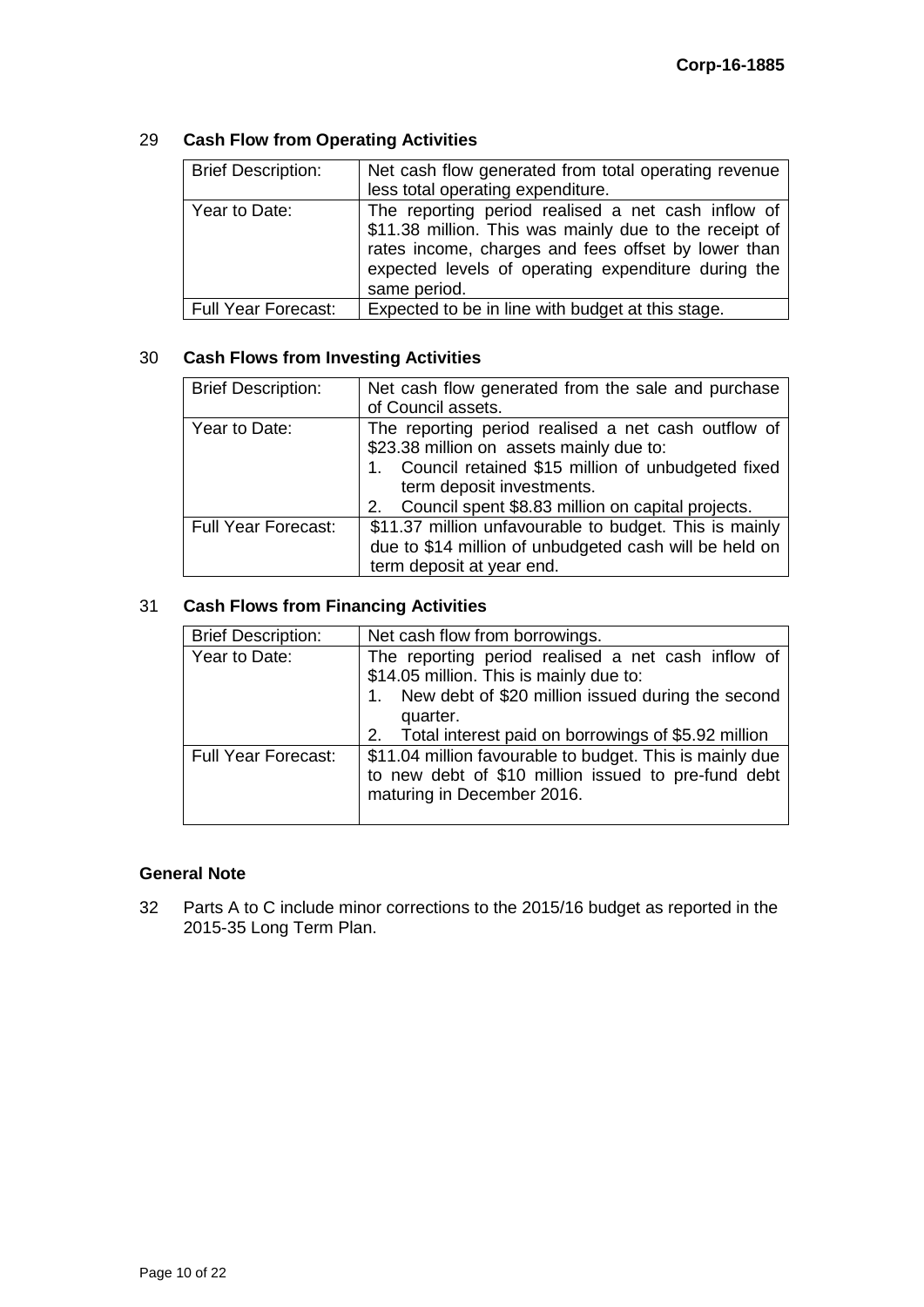# **Part D: Statement of Rates Funding**

- 33 The rates surplus/(deficit) is different to the operating surplus/(deficit) per the Statement of Comprehensive Revenue and Expense as shown on page 2, due to the following:
	- Operating surplus/(deficit) covers all of Council's operating revenue and expense from all funding sources, including vested assets.
	- The rates surplus/(deficit) only covers Council's revenue and expense that is rates funded.
- 34 Table 4 below details the actual rates funding deficit for the nine months ended 31 March 2016, and the full year forecast.

|                                                                   | <b>March YTD</b> | FY              |
|-------------------------------------------------------------------|------------------|-----------------|
| <b>Table 4 Rates Revenue Requirement</b>                          | Actual           | <b>Forecast</b> |
|                                                                   | \$000's          | \$000's         |
| <b>Net Operating (Deficit)/Surplus</b>                            | (8, 197)         | 32,197          |
|                                                                   |                  |                 |
| Adjusted by income and expenditure variances not funded by rates: |                  |                 |
| Add:                                                              |                  |                 |
| Fair value movement in interest rate swaps                        | 7,169            | 7,047           |
| Increased Capital Funding and vesting of assets                   | (650)            | (1,037)         |
| Movement in net expenditure funded by reserves                    | (168)            | (127)           |
| Revaluation of Council's assets                                   | 15,246           | (22, 672)       |
| Underlying net rates surplus/(deficit)                            | 13,400           | 15,408          |
| Less: budgeted net surplus/(Deficit)                              | 12,026           | 16,318          |
|                                                                   |                  |                 |
| Variance                                                          | 1,374            | (910)           |
| Represented by:                                                   |                  |                 |
| Water account deficit                                             |                  | (439)           |
| Depreciation (excluding water)                                    |                  | (259)           |
| Net unbudgeted expenditure                                        |                  | (213)           |
| <b>Total Rates Deficit</b>                                        |                  | (910)           |

- 35 The year to date rates surplus is \$1.37 million favourable to budget. This largely reflects lower levels of year to date expenditure rather than cost savings that will impact on the full year result.
- 36 Council is forecasting a total rates deficit of \$910,000 as at 30 June 2016. This is mainly due to the water account deficit (See Part F: Water Account Deficit) and additional unbudgeted depreciation charges as already noted. The balance of \$213,000 results from some projects that have incurred extra costs, such as the PDP, and some unplanned items such as an IRD tax review. More detail can be found in the activity report.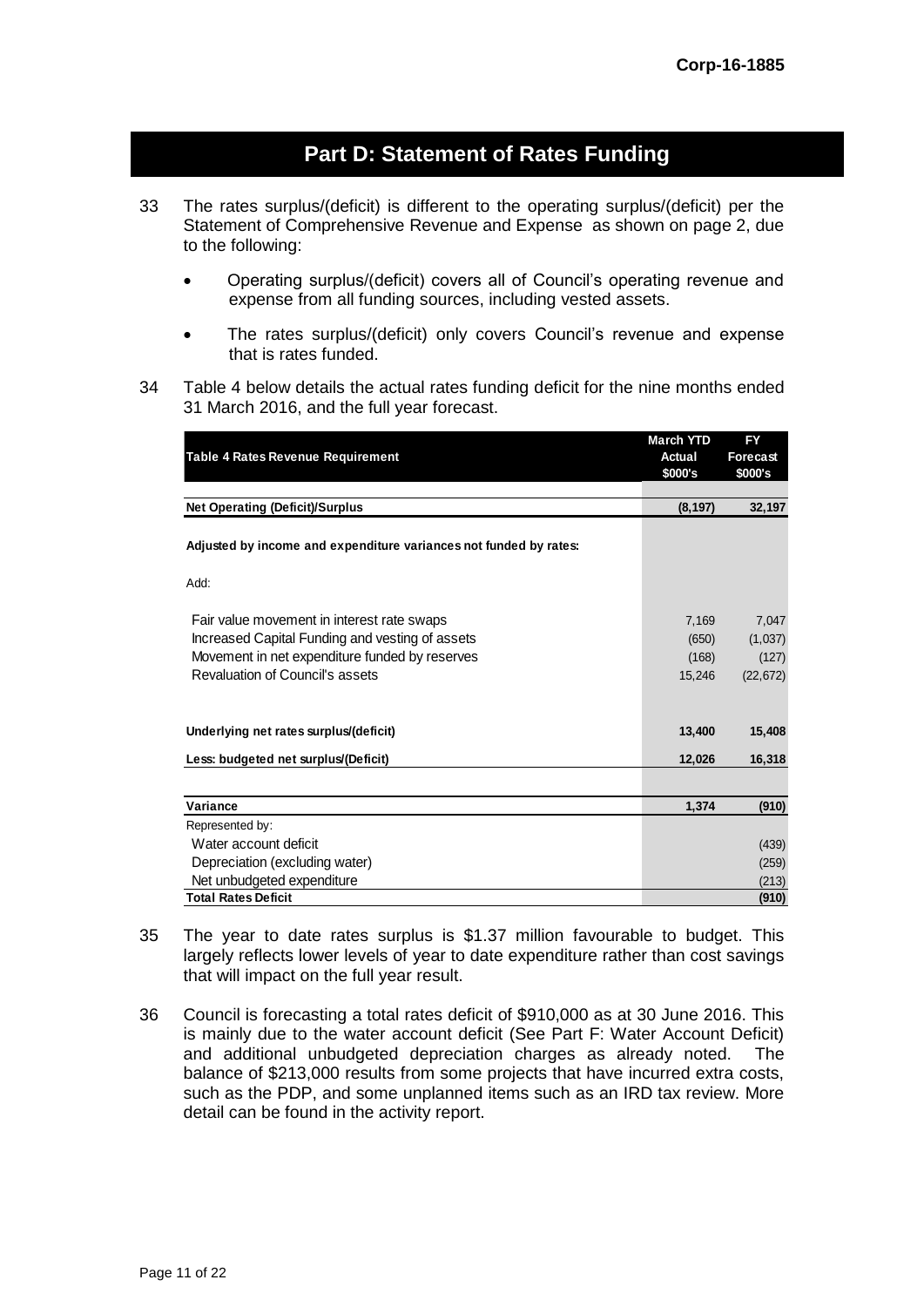# **Part E: Water Account Statement**

- 37 A water account is a mechanism that captures the total cost of providing potable water. This includes reticulation and treatment. Ideally the total cost of providing potable water is fully recovered by fixed and metered water rates each year. The water account is a closed account. This means that any surpluses will be held within the account to fund future costs of providing water. Conversely any deficits will need to be recovered from future water charges.
- 38 Water usage is expected take a number of years to normalise as Districtwide water meter charging for all residential properties commenced from July 2014. Therefore, Council needs to carefully monitor usage trends to best determine what charges are necessary to fully recover the total costs of providing a treated water supply.
- 39 The water account is currently in deficit. Council will gradually increase the annual water rates over the next five years, to a level that recovers the full cost of providing this service across the district. This gradual increase has been planned to smooth the rate of change for the community within an acceptable time frame.



- 40 Water volumes continue to track lower than expected. The Long-Term Plan assumed a total usage of 4.33 million cubic metres and 24,585 water connections for 2015/16. Current trends suggest only 4 million cubic metres will be consumed in 2015/16. This lower usage is partially offset by more actual fixed connections.
- 41 The 2015/16 budget assumed a water account deficit of \$204,000. Council is now forecasting a full year water account deficit of \$643,000. This would result in a total water account deficit for the two years ended 30 June 2016 of \$1.17 million, which remains consistent with the Charging Regime Advisory Group 2016 Review (Report IS-16-1840), as reported to the Council on 17 March 2016.
- 42 The table below outlines the current water account position. From 2014/15 to 2016/17, Council will not recover the full cost of providing water. From 2017/18 to 2019/20, the anticipated surpluses will help to ensure that the full cost of water is recovered from water rates. The annual water rates will be further

| reviewed to ensure that the water account is not in deficit by 30 June 2020. |       |                                                 |         |         |       |       |
|------------------------------------------------------------------------------|-------|-------------------------------------------------|---------|---------|-------|-------|
| <b>Summary of Water Account</b>                                              |       | 2014/15 2015/16 2016/17 2017/18 2018/19 2019/20 |         |         |       |       |
| Cost of providing water                                                      | 8.143 | 8.369                                           | 8.399   | 8.483   | 8.593 | 8,932 |
| <b>Water rates</b>                                                           | 7.615 | 7.726                                           | 8.230   | 8,663   | 9.061 | 9,590 |
| Annual surplus/(deficit)                                                     | (528) | (643)                                           | (169)   | 180     | 468   | 658   |
| Balance of water account                                                     | (528) | (1.171)                                         | (1,340) | (1,160) | (692) | (33)  |
|                                                                              |       |                                                 |         |         |       |       |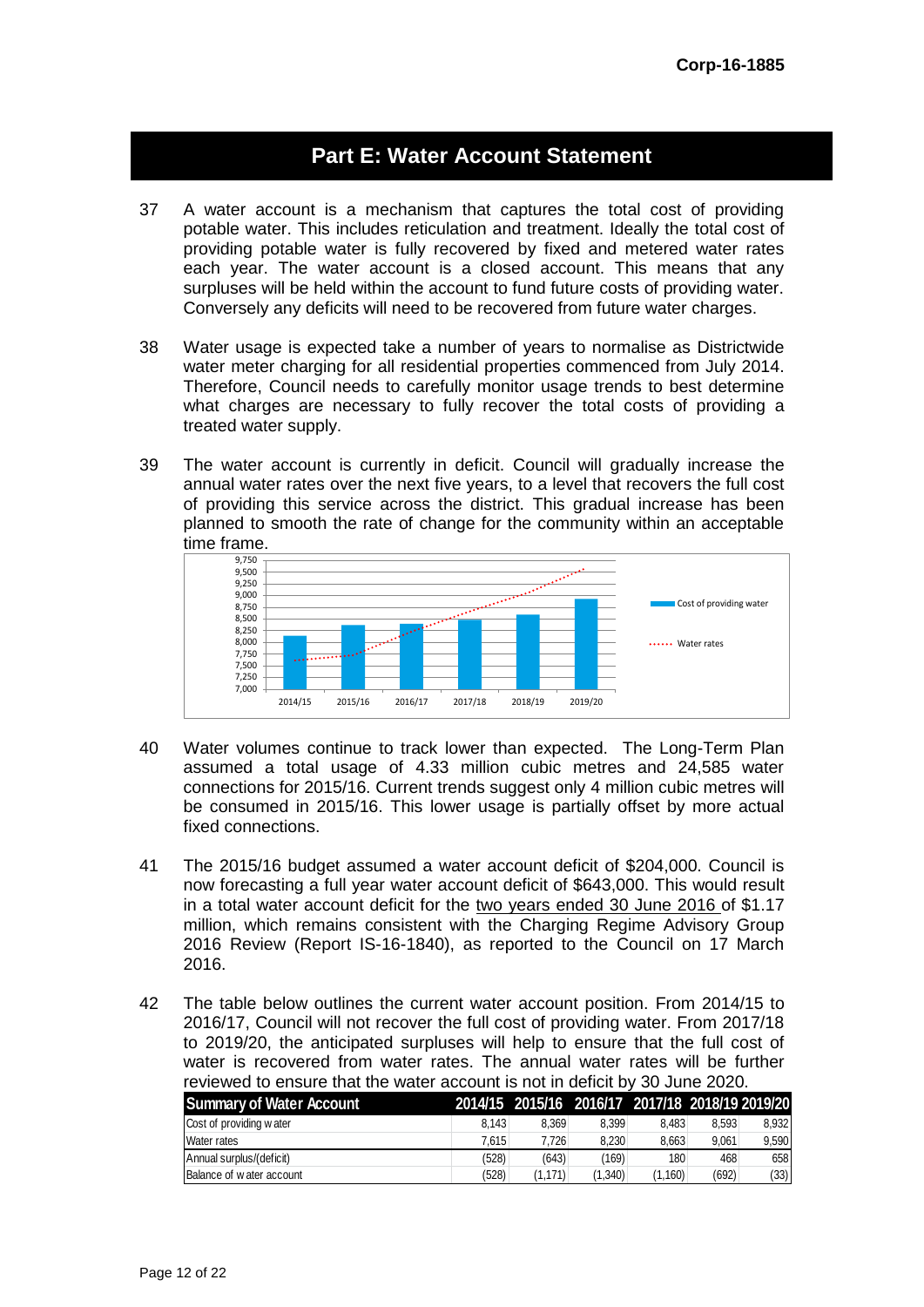# **Part F: Capital Spending Programme**

## 43 Table 5 provides a summary of the 2015/16 capital expenditure programme.

|                                           |       | YTD 2015/16 |       |                                                 | <b>Full Year 2015/16</b> |             |
|-------------------------------------------|-------|-------------|-------|-------------------------------------------------|--------------------------|-------------|
| Table 5                                   |       |             |       | Actual Budget /ariance Forecast Budget Variance |                          |             |
|                                           | \$000 | \$000       | \$000 | \$000                                           | \$000                    | \$000       |
| New Projects Over \$250,000               |       |             |       |                                                 |                          |             |
| OTAKI BUILDING RENEWALS/ROOF              | 145   |             | (145) | 367                                             | 340                      | (27)        |
| <b>TE ATIAWA PARK</b>                     | 821   |             | (821) | 830                                             | 975                      | 145         |
| <b>STRATEGIC LAND PURCHASE</b>            | 46    | 1,380       | 1,335 | 441                                             | 1,841                    | 1,400       |
| YOUTH DEVELOPMENT CENTRE                  |       | 187         | 187   |                                                 | 250                      | 250         |
| <b>MATERIALS ADDITIONS</b>                | 362   | 350         | (12)  | 450                                             | 450                      | $\mathbf 0$ |
| <b>CWB CAPITAL UCF</b>                    | 267   | 450         | 183   | 600                                             | 600                      | (0)         |
| NZTA SEALED ROAD RESURFACING              | 942   | 749         | (193) | 999                                             | 999                      | (0)         |
| NZTA TRAFFIC SERVICES RENEWALS            | 187   | 273         | 86    | 364                                             | 364                      | (0)         |
| <b>CWB NEW CAPITAL</b>                    | 79    | 544         | 465   | 132                                             | 725                      | 593         |
| NZTA MINOR IMPROVEMENTS                   | 308   | 263         | (46)  | 350                                             | 350                      | (0)         |
| <b>LOCAL AREA CONNECTORS</b>              | 0     | 100         | 100   | (0)                                             | 663                      | 663         |
| MAJOR COMMUNITY CONNECTOR UPGRADES        |       | 600         | 600   | (0)                                             | 1,535                    | 1,535       |
| <b>LANDFILL CLOSURE</b>                   | 316   | 341         | 25    | 626                                             | 500                      | (126)       |
| TOWN CENTRE MAJOR CONNECTORS              | 269   | 759         | 490   | 882                                             | 1,328                    | 446         |
| <b>WAIKAKARIKI GRAVEL EXTRACTION</b>      | 51    | 300         | 249   | 91                                              | 400                      | 309         |
| <b>COASTAL PROTECTION PAEKAKARIKI</b>     | 59    | 211         | 153   | 282                                             | 282                      | (0)         |
| <b>TILLEY ROAD</b>                        | 125   | 428         | 302   | 513                                             | 570                      | 57          |
| PARAPARAUMU/RAUMATI NETWORK PIPE RENEWAL  | 215   | 237         | 22    | 264                                             | 270                      | 6           |
| PARA/RAU RETCI RENEWALS PLANNED           | 22    | 187         | 165   | 29                                              | 250                      | 221         |
| PARA NORTH WW NETWORK RECONFIG            | 16    | 86          | 70    | 16                                              | 300                      | 284         |
| WAIKANAE DUPLICATE RISING MAIN - ADVANCED | 135   | 71          | (63)  | 1,751                                           | 250                      | (1,501)     |
| WW TREATMENT PLT DISSOLVED AIR FLOATATION | 44    | 525         | 481   | 7                                               | 700                      | 693         |
| WAIK RRWG BORE UPGRADE                    | 76    | 185         | 109   | 20                                              | 250                      | 230         |
| OTAKI BEACH SWPS                          | 1,216 | 2,701       | 1,484 | 3,051                                           | 3,601                    | 550         |
| OTAKI WWTP UPGRADES PROCESS               | 16    | 50          | 34    | 16                                              | 300                      | 284         |
| PLANT PURCHASE & RENEWAL A/C              | 243   | 338         | 94    | 450                                             | 450                      | $\Omega$    |
| New Projects Over \$250,000               | 5,961 | 11,315      | 5,354 | 12,529                                          | 18,541                   | 6,012       |
| New Projects Under \$250,000              | 3,736 | 4,963       | 1,227 | 9,153                                           | 7,177                    | (1,976)     |
| TOTAL CAPITAL EXPENDITURE PROJECTS        | 9,697 | 16,278      | 6,582 | 21,683                                          | 25,718                   | 4,035       |

44 Please refer to the CBC Activity Report – 1 January to 31 March (SP-16-1886) for more detailed information.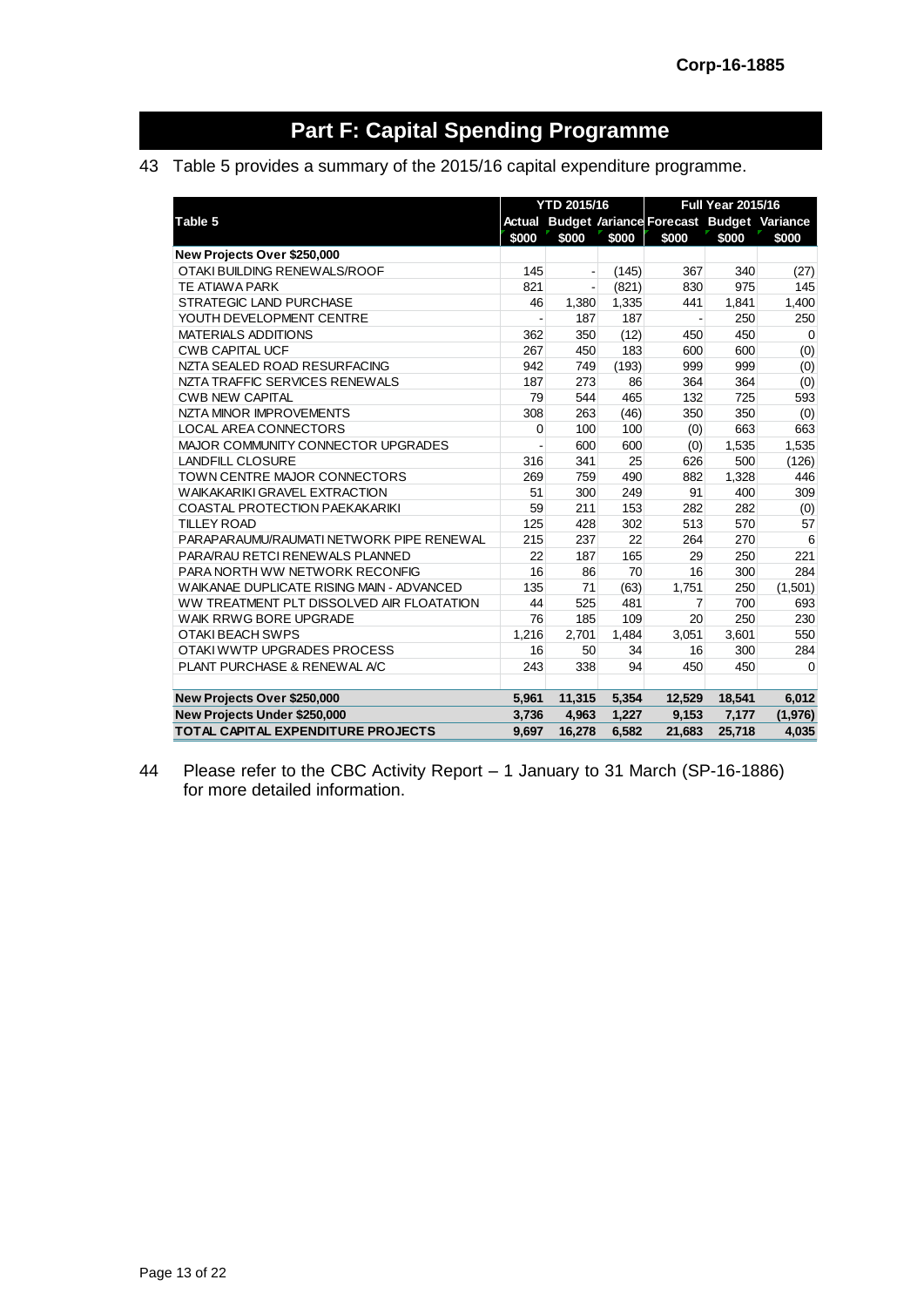# **Part G: Outstanding Rates Debt as at 31 March 2016**

#### **Property Rates Outstanding (Excluding Water Rates)**

- 45 \$2.11 million of property rates are outstanding as at 31 March 2016 (\$2.48 million: 31 March 2015).
- 46 Rate payments received are first applied to rate arrears. The chart below reflects a reduction in the overall rates debt as at 31 March 2016 compared to 31 March 2015.



47 Council collects current year rates on behalf of the Greater Wellington Regional Council. \$1.63 million of current rates outstanding as at 31 March 2016 is split as follows:

| \$000 | \$000 |
|-------|-------|
| 1,140 |       |
| 260   |       |
|       | 1.400 |
| 185   |       |
| 45    |       |
|       | 230   |
|       | 1.630 |
|       |       |

48 Council's rates collection process involves follow up with outstanding debtors and payment arrangements to ensure debts are settled over a reasonable time period.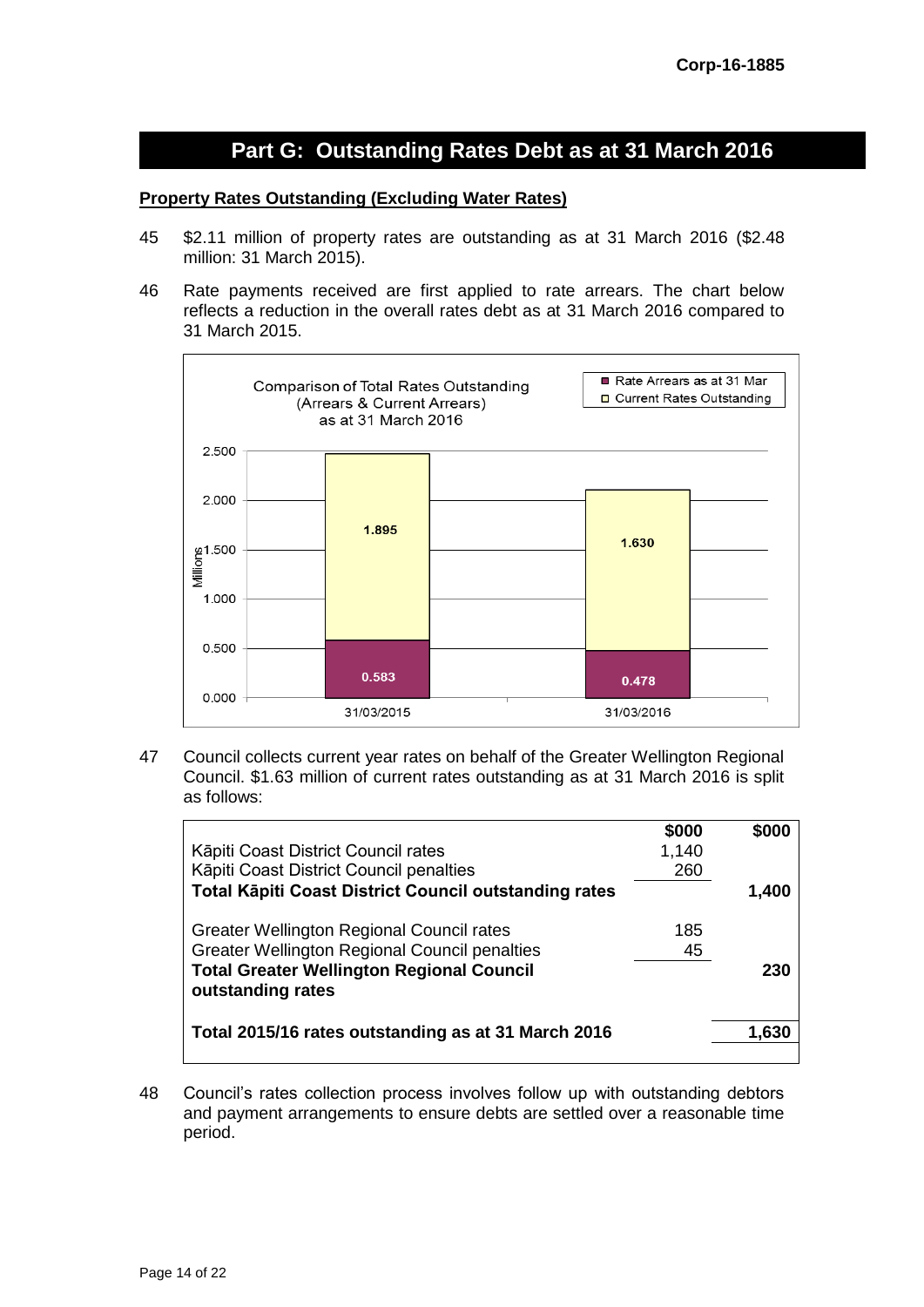49 The graph below shows a comparison of the rates arrears outstanding as at 31 March 2016 and for the previous 4 years.



50 The graph below details the total rates arrears of \$477,933 by Property Use Category. The majority of the total rates arrears are from residential properties.



51 The rates arrears from Māori Freehold Land include mainly rate arrears owed to Greater Wellington Regional Council. Their policy is to remit such rates that are six years old.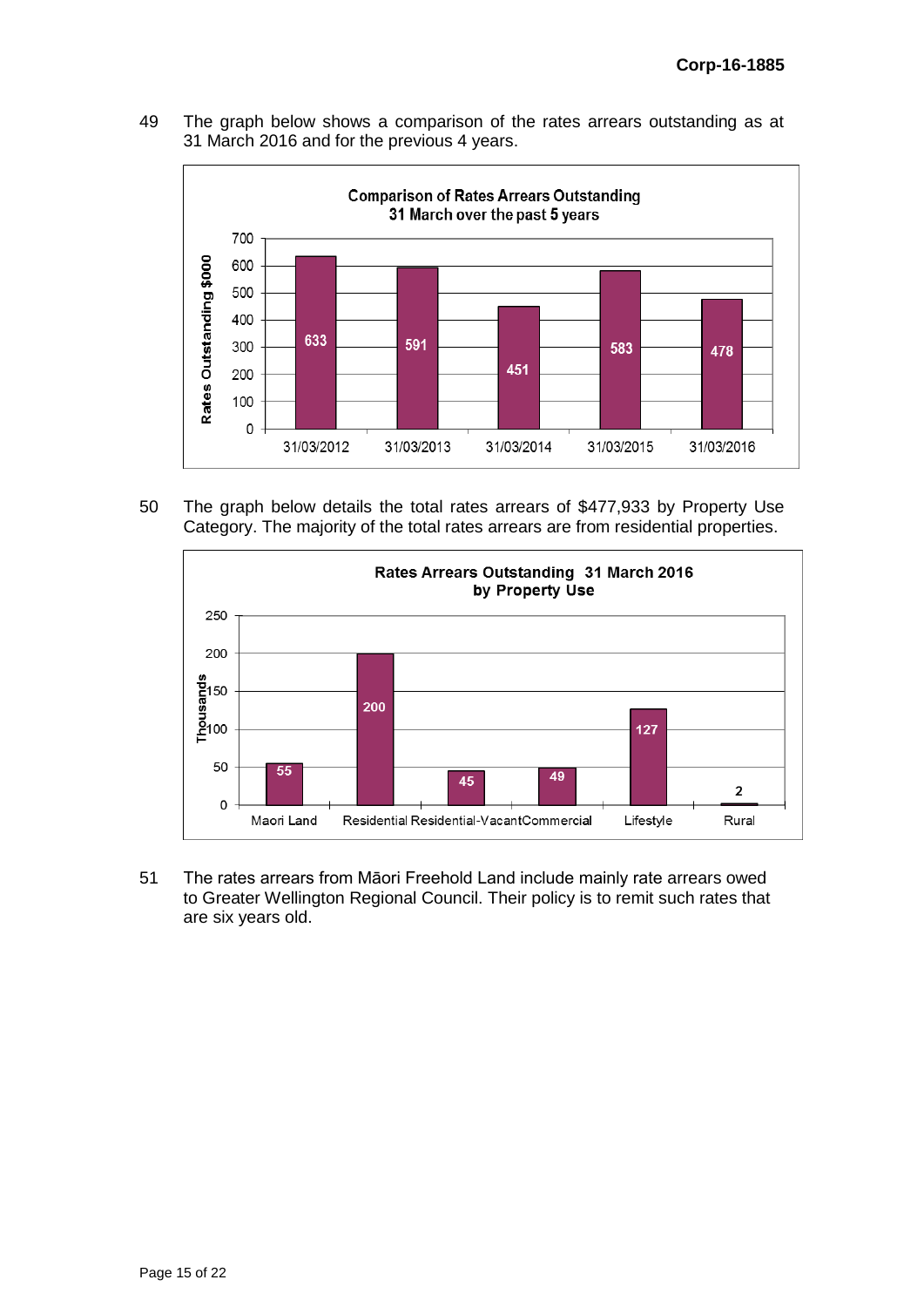52 The graph below details Māori freehold land by Property Use category. The majority of the total rates arrears are from rural properties.



#### **Water Rates Outstanding**

- 53 A total of \$821,217 of water rates is outstanding as at 31 March 2016.
- 54 Water rate payments received are first applied to water rate arrears. The chart below reflects an increase in the overall water rates debt as at 31 March 2016 compared to 31 March 2015. The current rate of collection is tracking at 77 per cent.

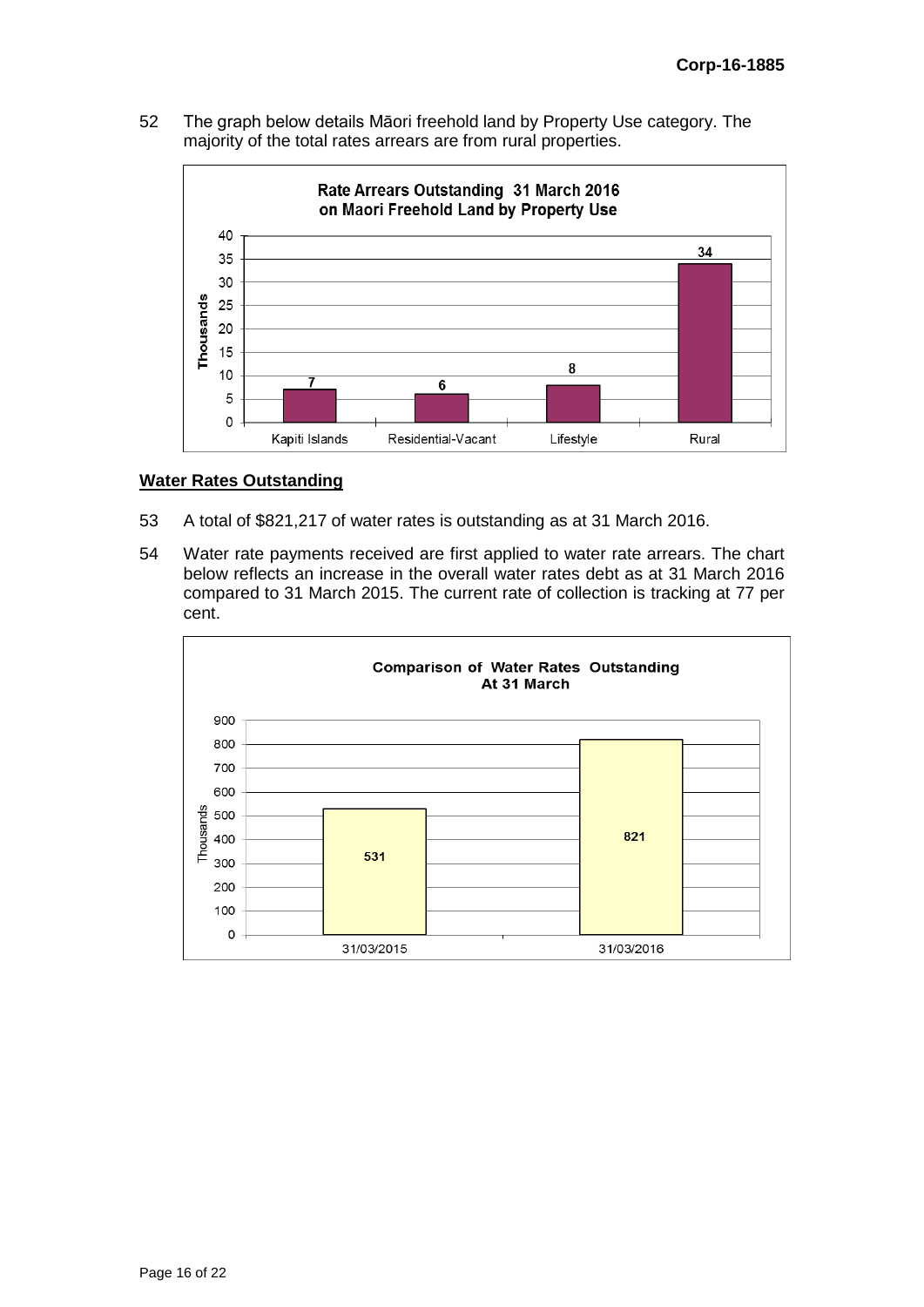55 The graph below details the total water rates outstanding by Property Use Category. The majority of the outstanding water rates are from residential properties.



56 The graph below details the ageing of the total water rates outstanding. \$483,860 or 59% of the Council's outstanding water rates are older than 90 days.



57 Work is underway to address the outstanding water rates, with more debt collection effort as a starting point.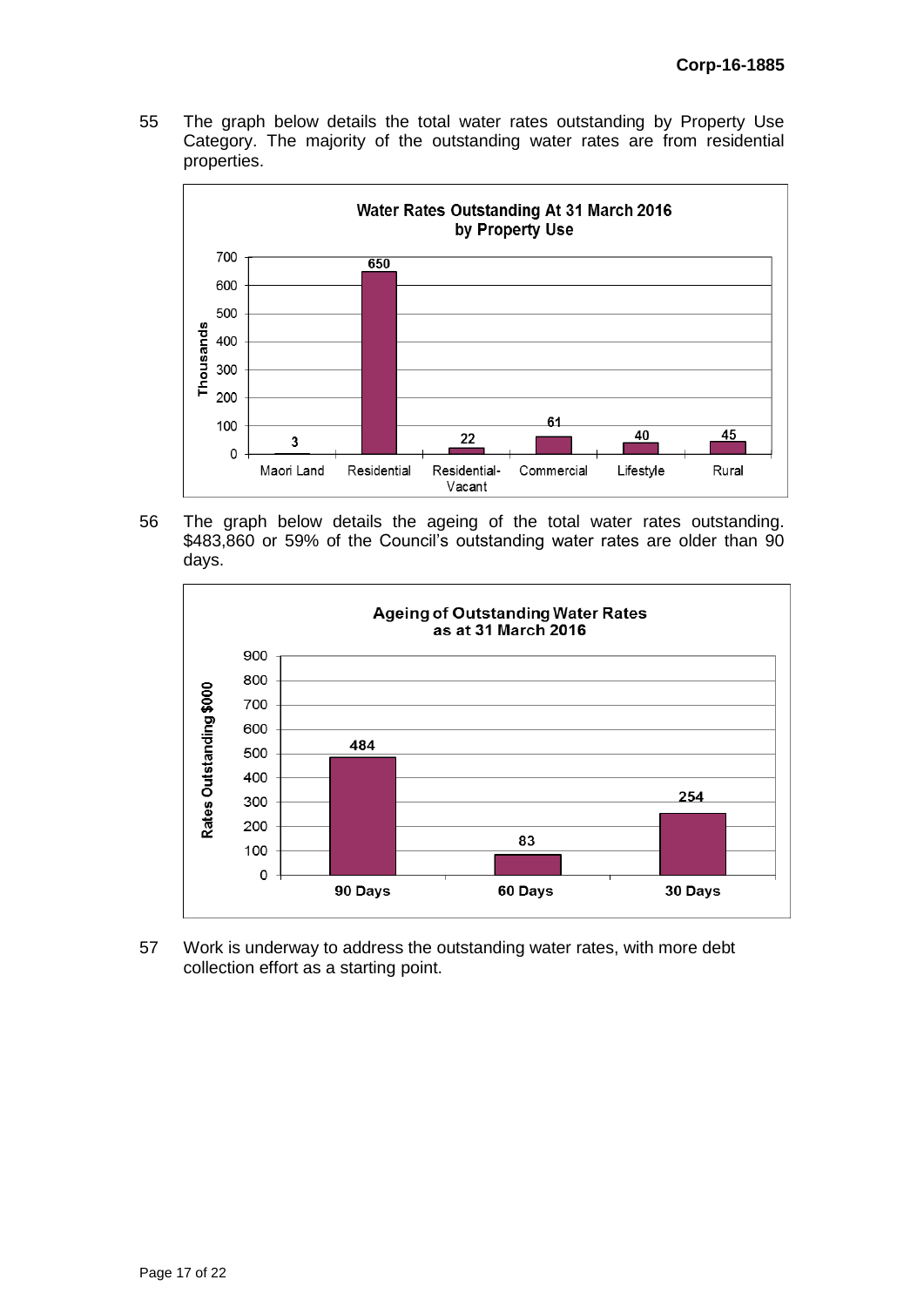58 Table 7 below details the total rate remissions (including Central Government Rates Rebates) granted for the nine months period ended 31 March 2016. A forecast for the year ended 30 June 2016 is also provided.

| <b>Table 7</b>                                                                                                                 | <b>Mar YTD</b><br><b>Actual</b><br>\$000 | <b>Full Year</b><br><b>Forecast</b><br>\$000 | <b>Full Year</b><br><b>Budget</b><br>\$000 | <b>Full Year</b><br>Variance<br>\$000 |
|--------------------------------------------------------------------------------------------------------------------------------|------------------------------------------|----------------------------------------------|--------------------------------------------|---------------------------------------|
| <b>Community properties (Council</b><br>and Private ownership), sporting,<br>recreational and other community<br>organisations | 33                                       | 39                                           | 87                                         | (44)                                  |
| Residential rating units containing<br>two separately habitable units                                                          | 74                                       | 92                                           |                                            |                                       |
| <b>Financial Hardship</b>                                                                                                      | 104                                      | 125                                          | 125                                        |                                       |
| One off expenditure relating to the<br>repairs to water leaks, serious<br>health issue or essential housing<br>maintenance     | 3                                        | 25                                           | 25                                         |                                       |
| High water consumption for larger<br>families                                                                                  |                                          | 50                                           | 50                                         |                                       |
| <b>Total Council Rates Remissions</b>                                                                                          | 215                                      | 331                                          | 287                                        | (44)                                  |
| <b>Central Government Rebates</b>                                                                                              | 1,013                                    | 1,719                                        | N/A                                        | N/A                                   |

- 59 The number of applications received for rate remissions for residential rating units containing two separately habitable units tends to vary year on year.
- 60 Central Government rate rebates of \$1.01 million were granted for the nine months ended 31 March 2016. Council provides the approved rates remission (up to \$610 per rateable property) to the successful applicants and recovers the costs directly from the Department of Internal Affairs.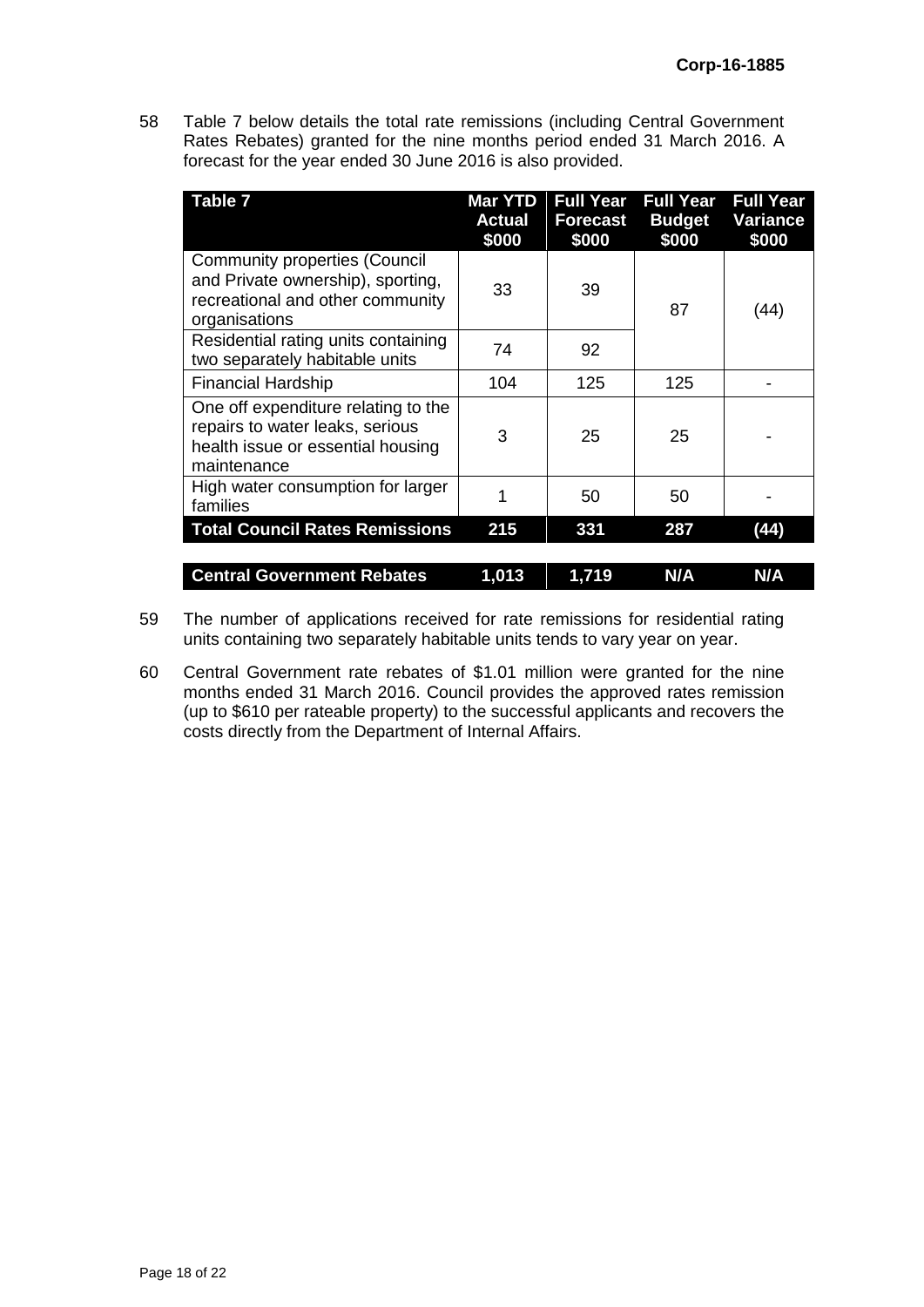# **Part H: Treasury Management**

#### **Summary**

- 61 New debt of \$20 million was issued during November and December 2015 to secure lower borrowing costs. \$10 million of new debt was issued to prefund \$10 million of debt maturing in December 2016 and a further \$10 million of new debt was issued to prefund Council's 2015/16 Capital Works Programme. All pre-funding was invested on fixed term deposits at the most favourable rate of return.
- 62 The Reserve Bank of New Zealand (RBNZ) delivered an unexpected fifth cut of 25 basis points (bps) to the Official Cash Rate (OCR) in March 2016, bringing it down to 2.25%.
- 63 Council's weighted average cost of funds has improved slowly as the Council takes advantage of lower interest rates. The weighted average costs of funds for the nine months ended 31 March 2016 was 5.43% compared to the budget of 5.80%.
- 64 Council is compliant with all of its Treasury Policy limits, including its debt maturity and hedging limits.

#### **Net Debt**

- 65 Net debt is the measure of Council's total borrowings less cash on hand and cash investments (including Local Government Funding Agency (LGFA) Borrower Notes). Net debt is used to calculate three of Council's four Treasury Policy Limits.
- 66 Table 8 below shows the Council's actual net debt for the period ended 31 March 2016 and the forecast net debt as at 30 June 2016.

| Table 8                      | <b>Mar YTD</b>    | <b>Full Year</b>           | <b>Full Year</b>         | <b>Full Year</b>    | <b>Full Year</b><br>2014/15 |
|------------------------------|-------------------|----------------------------|--------------------------|---------------------|-----------------------------|
|                              | Actual<br>\$000's | <b>Forecast</b><br>\$000's | <b>Budget</b><br>\$000's | Variance<br>\$000's |                             |
| <b>External debt</b>         | 160,026           | 158,848                    | 148,848                  | (10,000)            | 140,065                     |
| l <i>less</i> borrower notes | (2.400)           | (2,400)                    | (2,080)                  | 320                 | (2,080)                     |
| less cash investments        | (18, 488)         | (14, 142)                  | (200)                    | 13.942              | (1,440)                     |
| Net debt                     | 139,139           | 142,306                    | 146,568                  | 4,262               | 136,545                     |

67 Council's net debt at 30 June 2016 is forecast to be \$4.26 million favourable to full year budget mainly due to \$4 million of capital works expected to be carried over to 2016/17.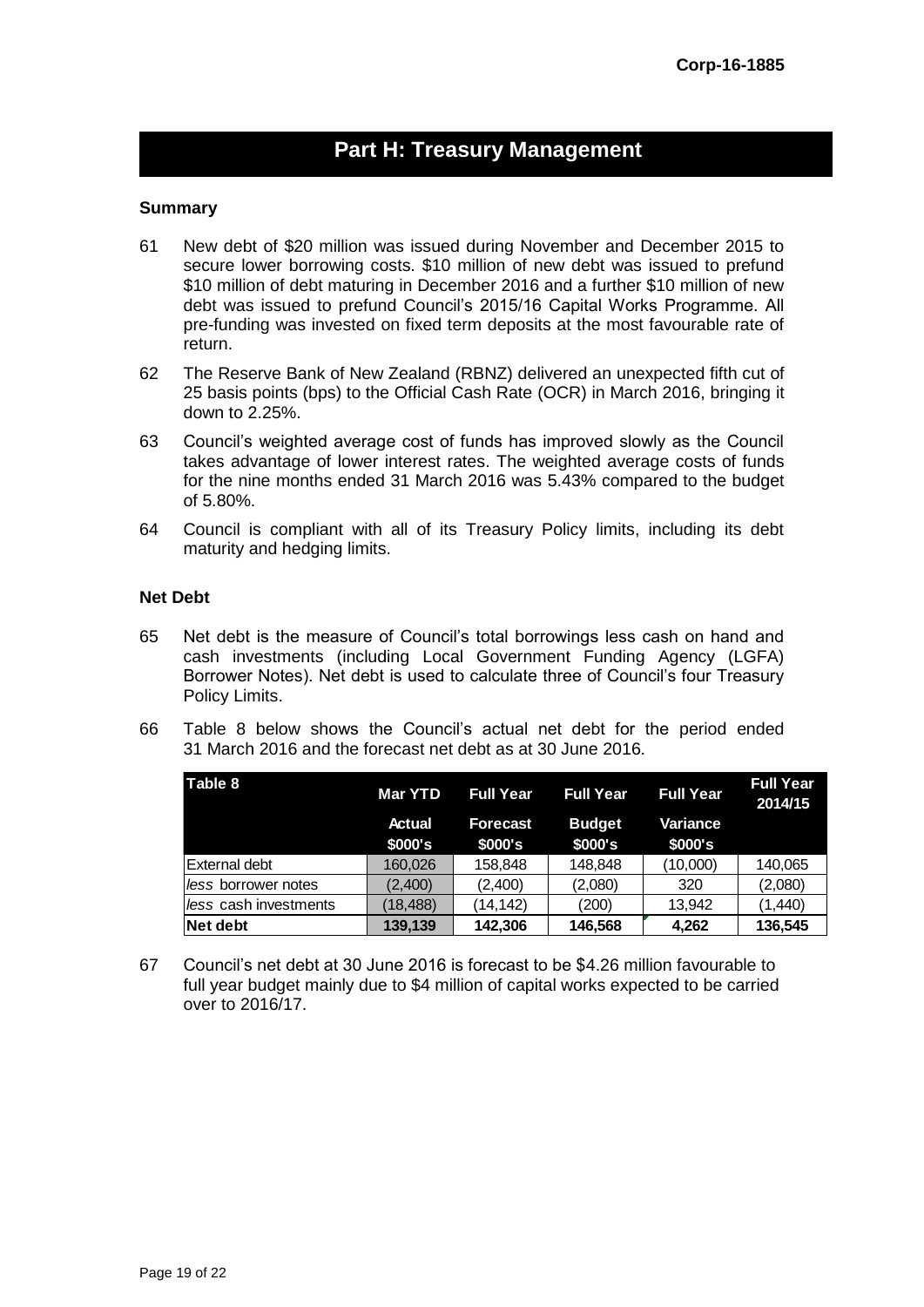#### **Treasury Policy Limits**

- 68 The Treasury Management Policy (Policy) contains four financial ratios with either a maximum or minimum policy limit.
- 69 The Policy sets the maximum limit for the ratio of net interest expense to total operating revenue of 20%. The chart below shows actual limits achieved for each quarter.



70 The Policy sets the minimum limit for the liquidity ratio of 110%. This is a measure of Council's available financial facilities compared to its current debt levels. The chart below shows actual limits achieved for each quarter.

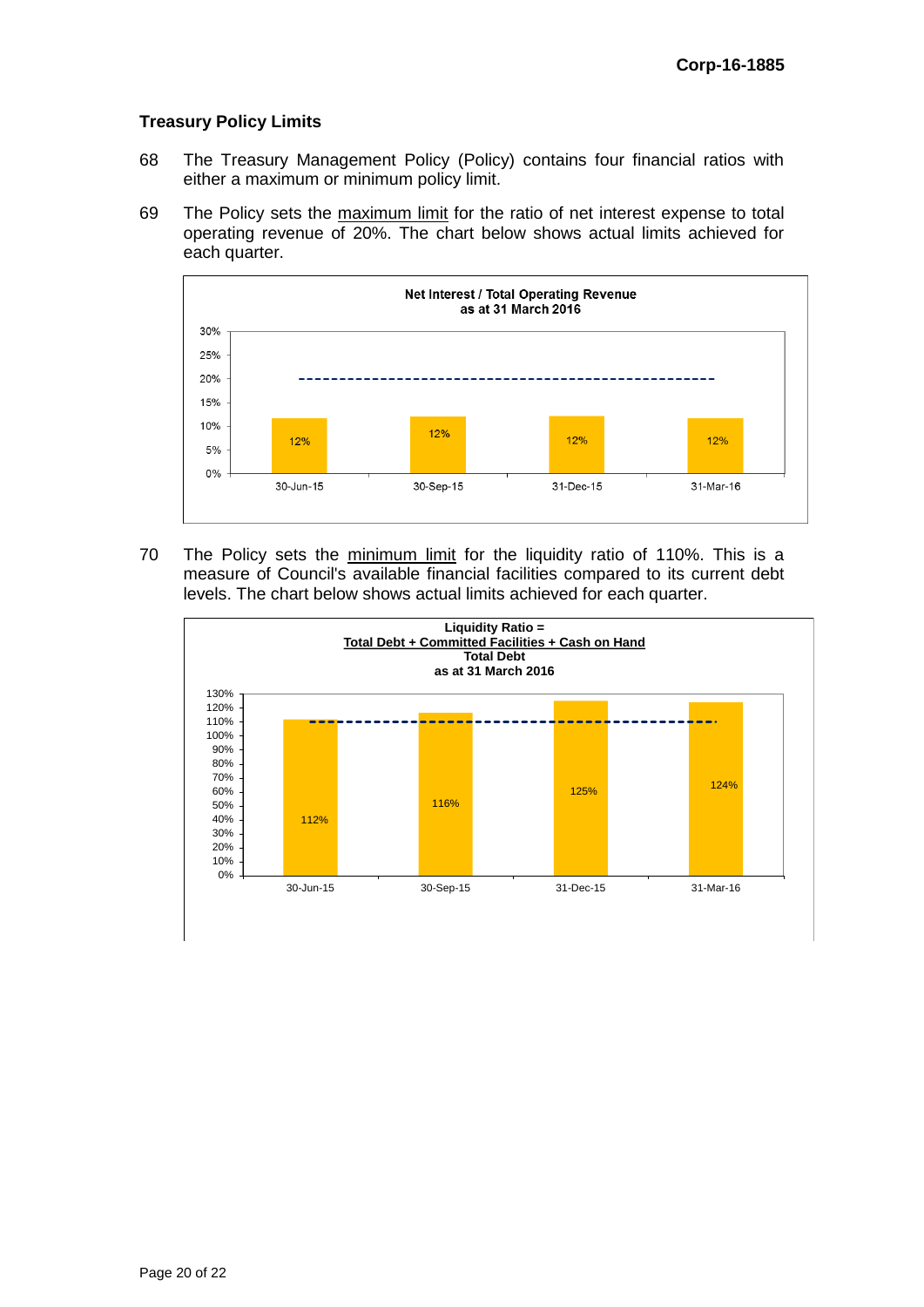71 The Policy sets the maximum limit for net debt to operating income of 240%. This is a measure of Council's ability to repay its debt from the operating revenue it receives during a given financial year. The chart below shows the forecast limit at year end.



72 The Policy sets the maximum limit for net debt to equity ratio of 20%. The chart below shows actual limits achieved for each quarter.



73 The chart above shows the uplift to the treasury ratio when excluding land under roads.

#### **Fixed Rate Maturity Profile**

- 74 The Treasury policy sets limits for the fixed rate maturity profile, with minimum cover in each of the "buckets" set at 15%, and maximum cover set at 60%.
- 75 As at 31 March 2016, the "1 to 3 year bucket" had 14% cover, due to a notional \$8 million (5%) of swaps rolling from the 1-3 bucket into floating (less than 1 year to maturity).
- 76 This will correct itself in June 2016, when a notional \$5 million of swaps will roll from the "3 to 5 year bucket" to the "1 to 3 year bucket". Given that Council's fixed rate maturity profile self-corrects within 90 days, there is no Treasury policy breach.